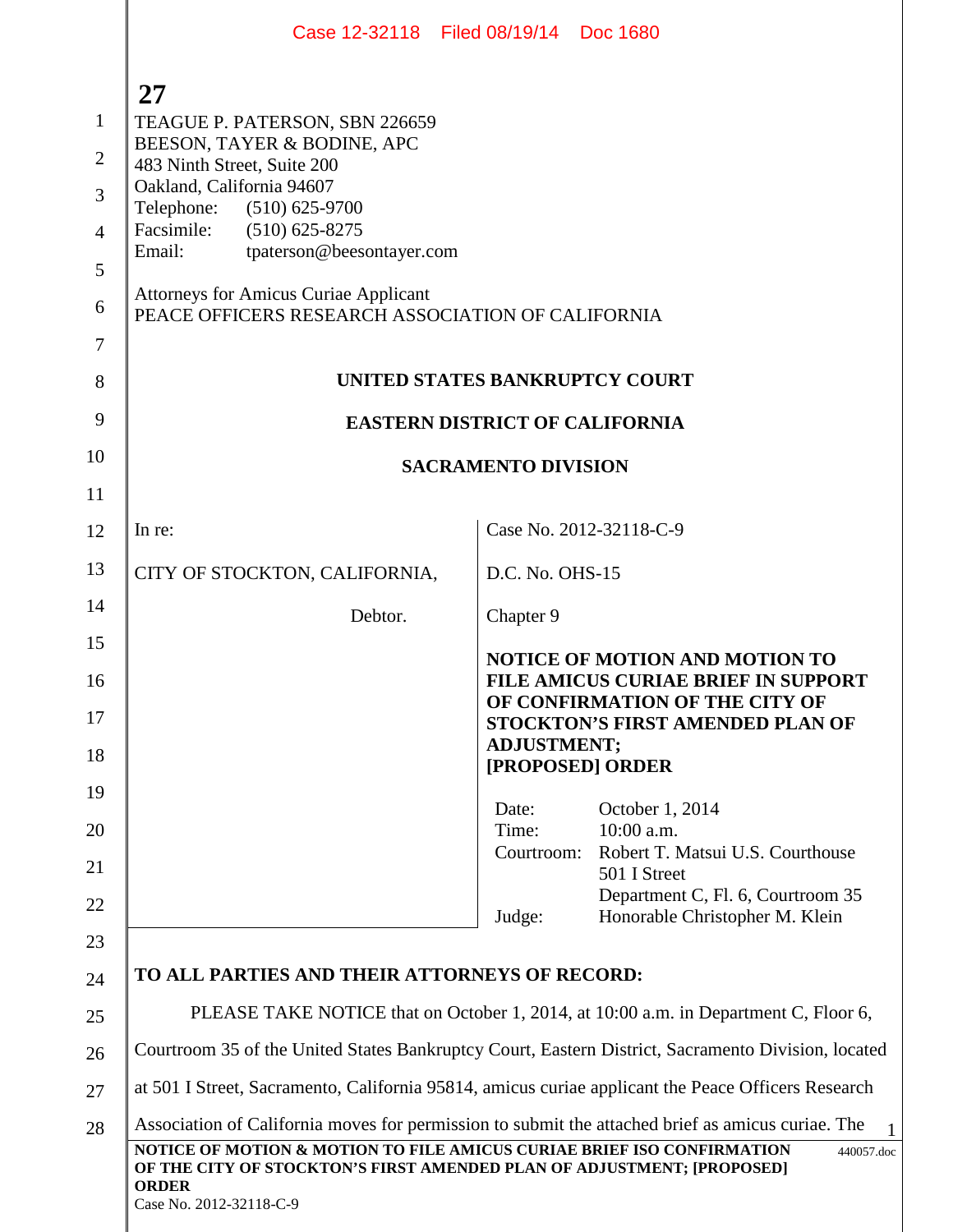|                     | Case 12-32118 Filed 08/19/14 Doc 1680                                                                             |
|---------------------|-------------------------------------------------------------------------------------------------------------------|
| $\mathbf{1}$        | basis of the application, PORAC's interest in this case, disclosures, and a summary of the points                 |
| $\overline{2}$      | addressed in the brief are set forth in the initial pages of the attached brief.                                  |
| 3<br>$\overline{4}$ | Dated: August 19, 2014<br>BEESON, TAYER & BODINE, APC                                                             |
| 5                   |                                                                                                                   |
| 6                   | /s/ Teague P. Paterson<br>By:<br><b>TEAGUE P. PATERSON</b>                                                        |
| 7                   | <b>Attorneys for Amicus Curiae Applicant</b>                                                                      |
| 8                   | PEACE OFFICERS RESEARCH<br>ASSOCIATION OF CALIFORNIA                                                              |
| 9                   |                                                                                                                   |
| 10                  |                                                                                                                   |
| 11                  | [PROPOSED] ORDER                                                                                                  |
| 12                  | The Court hereby grants the motion of the Peace Officers Research Association of                                  |
| 13                  | California's to submit a brief as amicus curiae                                                                   |
| 14                  | Dated:                                                                                                            |
| 15                  |                                                                                                                   |
| 16                  |                                                                                                                   |
| 17                  | <b>SO ORDERED.</b>                                                                                                |
| 18                  |                                                                                                                   |
| 19                  | Honorable Christopher M. Klein                                                                                    |
| 20                  |                                                                                                                   |
| 21                  |                                                                                                                   |
| 22                  |                                                                                                                   |
| 23                  |                                                                                                                   |
| 24                  |                                                                                                                   |
| 25                  |                                                                                                                   |
| 26<br>27            |                                                                                                                   |
| 28                  |                                                                                                                   |
|                     | NOTICE OF MOTION & MOTION TO FILE AMICUS CURIAE BRIEF ISO CONFIRMATION<br>440057.doc                              |
|                     | OF THE CITY OF STOCKTON'S FIRST AMENDED PLAN OF ADJUSTMENT; [PROPOSED]<br><b>ORDER</b><br>Case No. 2012-32118-C-9 |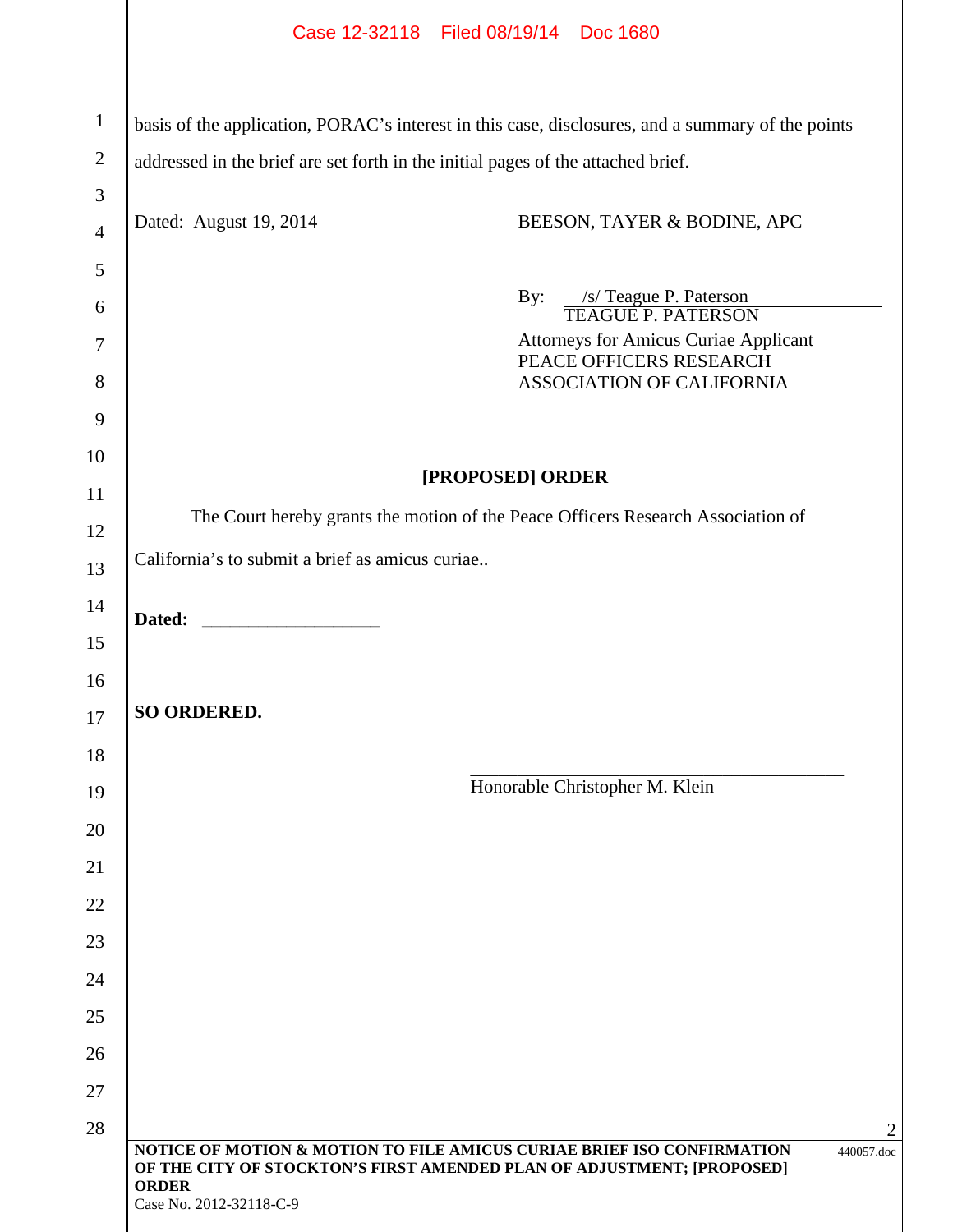|                                                                              |                                                                                                                                                                                                                                                                                                                         | Case 12-32118 Filed 08/19/14 Doc 1680                                                                               |
|------------------------------------------------------------------------------|-------------------------------------------------------------------------------------------------------------------------------------------------------------------------------------------------------------------------------------------------------------------------------------------------------------------------|---------------------------------------------------------------------------------------------------------------------|
| $\mathbf{1}$<br>$\overline{2}$<br>$\overline{3}$<br>$\overline{4}$<br>5<br>6 | TEAGUE P. PATERSON, SBN 226659<br>BEESON, TAYER & BODINE, APC<br>483 Ninth Street, Suite 200<br>Oakland, CA 94607<br>Telephone:<br>$(510)$ 625-9700<br>Facsimile:<br>$(510)$ 625-8275<br>Email:<br>tpaterson@beesontayer.com<br><b>Attorneys for Amicus Curiae</b><br>PEACE OFFICERS RESEARCH ASSOCIATION OF CALIFORNIA |                                                                                                                     |
| 7<br>8                                                                       |                                                                                                                                                                                                                                                                                                                         |                                                                                                                     |
| 9                                                                            |                                                                                                                                                                                                                                                                                                                         | UNITED STATES BANKRUPTCY COURT                                                                                      |
| 10                                                                           |                                                                                                                                                                                                                                                                                                                         | <b>EASTERN DISTRICT OF CALIFORNIA</b>                                                                               |
| 11                                                                           |                                                                                                                                                                                                                                                                                                                         | <b>SACRAMENTO DIVISION</b>                                                                                          |
| 12                                                                           |                                                                                                                                                                                                                                                                                                                         |                                                                                                                     |
| 13                                                                           | In re:                                                                                                                                                                                                                                                                                                                  | Case No. 2012-32118-C-9                                                                                             |
| 14                                                                           | CITY OF STOCKTON, CALIFORNIA,                                                                                                                                                                                                                                                                                           | D.C. No. OHS-15                                                                                                     |
| 15                                                                           | Debtor.                                                                                                                                                                                                                                                                                                                 | Chapter 9                                                                                                           |
| 16<br>17                                                                     |                                                                                                                                                                                                                                                                                                                         | <b>AMICUS CURIAE PORAC'S BRIEF IN</b><br>SUPPORT OF CONFIRMATION OF THE CITY<br>OF STOCKTON'S FIRST AMENDED PLAN OF |
| 18                                                                           |                                                                                                                                                                                                                                                                                                                         | <b>ADJUSTMENT</b>                                                                                                   |
| 19                                                                           |                                                                                                                                                                                                                                                                                                                         | October 1, 2014<br>Date:<br>Time:<br>$10:00$ a.m.                                                                   |
| 20<br>21                                                                     |                                                                                                                                                                                                                                                                                                                         | Robert T. Matsui U.S. Courthouse<br>Courtroom:<br>501 I Street                                                      |
| 22                                                                           |                                                                                                                                                                                                                                                                                                                         | Department C, Fl. 6, Courtroom 35<br>Honorable Christopher M. Klein<br>Judge:                                       |
| 23                                                                           |                                                                                                                                                                                                                                                                                                                         |                                                                                                                     |
| 24                                                                           |                                                                                                                                                                                                                                                                                                                         |                                                                                                                     |
| 25                                                                           |                                                                                                                                                                                                                                                                                                                         |                                                                                                                     |
| 26                                                                           |                                                                                                                                                                                                                                                                                                                         |                                                                                                                     |
| 27                                                                           |                                                                                                                                                                                                                                                                                                                         |                                                                                                                     |
| 28                                                                           |                                                                                                                                                                                                                                                                                                                         |                                                                                                                     |
|                                                                              | AMICUS CURIAE PORAC'S BRIEF IN SUPPORT OF CONFIRMATION OF THE CITY OF<br>STOCKTON'S FIRST AMENDED PLAN OF ADJUSTMENT<br>Case No. 2012-32118-C-9                                                                                                                                                                         | 439928.doc                                                                                                          |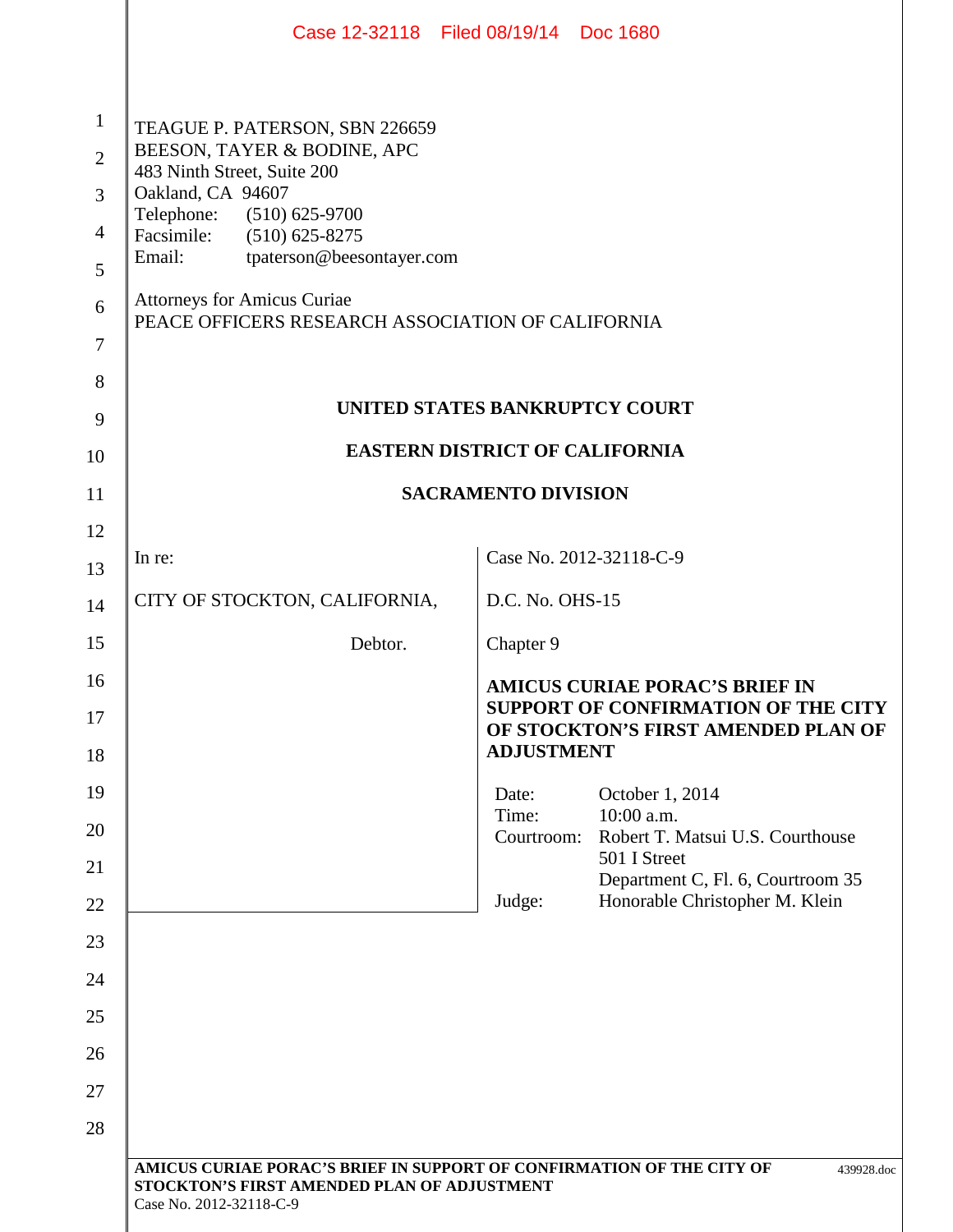|     |                 | <b>TABLE OF CONTENTS</b>                                                |      |
|-----|-----------------|-------------------------------------------------------------------------|------|
|     |                 |                                                                         | Page |
|     |                 |                                                                         |      |
|     |                 |                                                                         |      |
| I.  |                 |                                                                         |      |
| Π.  |                 |                                                                         |      |
| Ш.  |                 |                                                                         |      |
|     | A.              |                                                                         |      |
|     |                 | 1.                                                                      |      |
|     |                 | 2.                                                                      |      |
|     |                 | 3.                                                                      |      |
|     | <b>B.</b>       | CalPERS as an "Alternative Retirement System" to Social Security 10     |      |
|     | $\mathcal{C}$ . |                                                                         |      |
|     | D.              |                                                                         |      |
|     |                 |                                                                         |      |
|     |                 | 2.                                                                      |      |
|     |                 | 3.                                                                      |      |
|     | Ε.              | Inviting an Assessment of Termination Liability Would Be Imprudent 18   |      |
|     | F.              | Federal Abstention Principles Require Declining to Determine Unresolved |      |
|     |                 |                                                                         |      |
| IV. |                 |                                                                         |      |
|     |                 |                                                                         |      |
|     |                 |                                                                         |      |
|     |                 |                                                                         |      |
|     |                 |                                                                         |      |
|     |                 |                                                                         |      |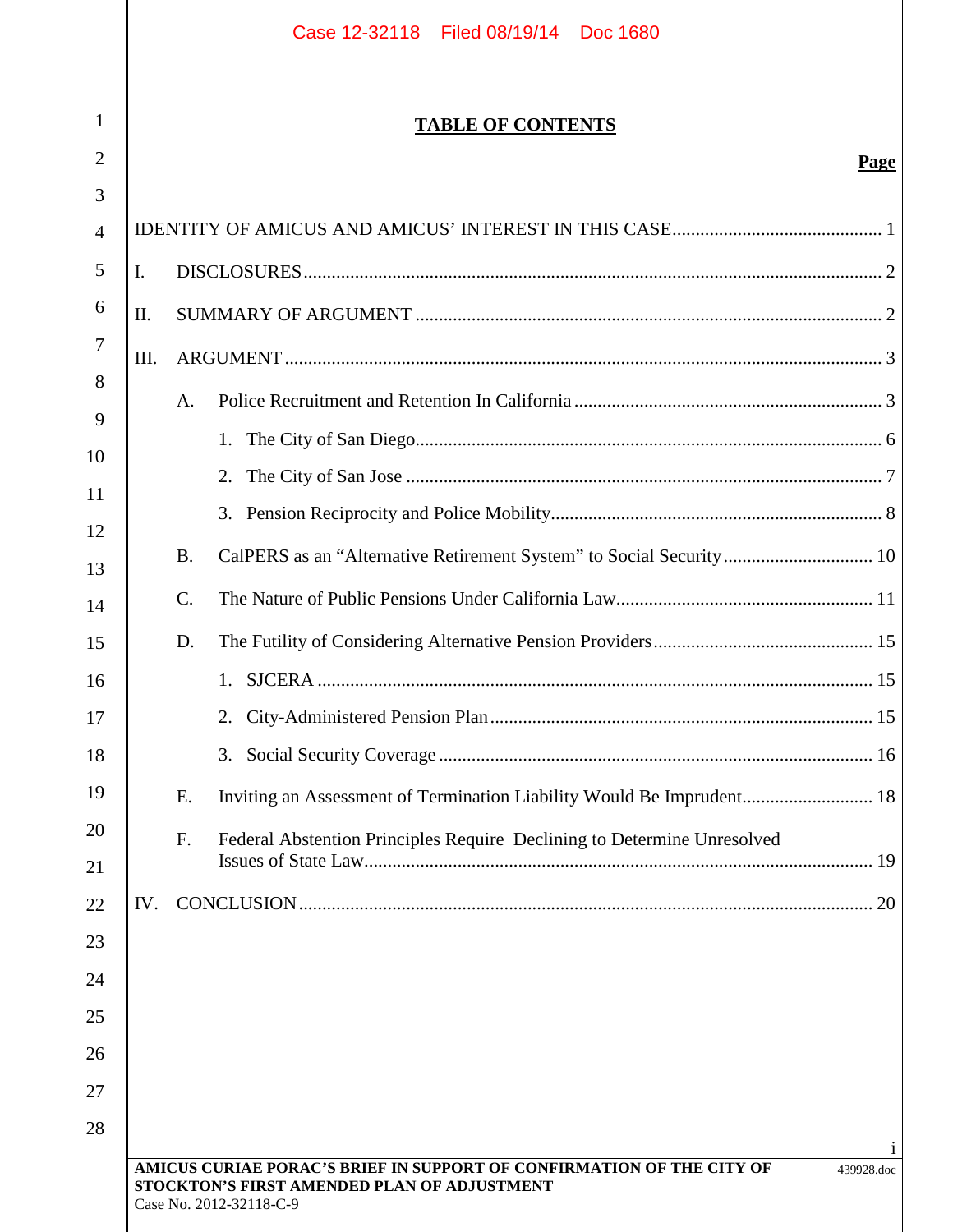|                | Case 12-32118 Filed 08/19/14 Doc 1680                                                |
|----------------|--------------------------------------------------------------------------------------|
|                |                                                                                      |
| $\mathbf{1}$   | <b>TABLE OF AUTHORITIES</b>                                                          |
| $\overline{2}$ | Page                                                                                 |
| 3              | <b>Cases</b>                                                                         |
| $\overline{4}$ |                                                                                      |
| 5              |                                                                                      |
| 6<br>7         |                                                                                      |
| 8              | City of Los Angeles v. Superior Court, Cal. Ct. App., Nov. 19, 2013, B246933,        |
| 9              |                                                                                      |
| 10<br>11       |                                                                                      |
| 12             | International Assn. of Firefighters v. City of San Diego (1983) 34 Cal.3d 292  11    |
|                | Khan v. Los Angeles City Employees' Retirement System (2010) 187 Cal.App.4th 98  9   |
| 13<br>14       |                                                                                      |
| 15             |                                                                                      |
| 16             |                                                                                      |
| 17             |                                                                                      |
| 18             |                                                                                      |
| 19             |                                                                                      |
| 20<br>21<br>22 | Retired Employees Association of Orange County v. County of Orange (2011)            |
| 23             | Sweesy v. Los Angeles County Peace Officers' Retirement Bd. (1941) 17 Cal.2d 356  11 |
| 24             |                                                                                      |
| 25             |                                                                                      |
| 26             |                                                                                      |
| 27             |                                                                                      |
| 28             |                                                                                      |

ii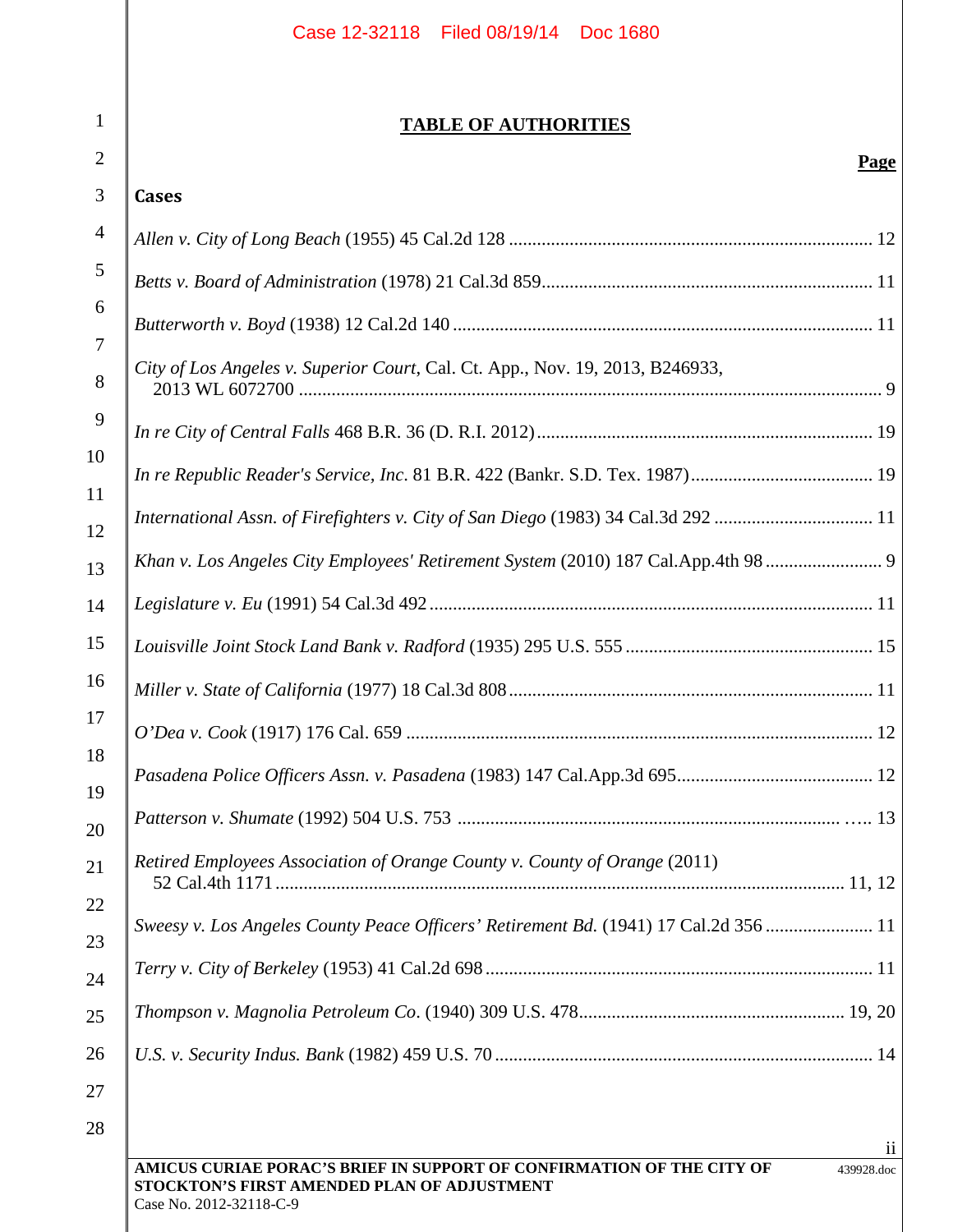| $\overline{2}$           |
|--------------------------|
| 3                        |
| $\overline{\mathcal{A}}$ |
| 5                        |
| 6                        |
| $\overline{7}$           |
| 8                        |
| 9                        |
| 10                       |
| 11                       |
| 12                       |
| 13                       |
| 14                       |
| 15                       |
| 16                       |
| 17                       |
| 18                       |
| 19                       |
| $\overline{20}$          |
| $\overline{21}$          |
| $^{22}$                  |
| 23                       |
| 4                        |
| 25                       |
| $_{26}$                  |
| $^{27}$                  |

 $\mathbf{1}$ 

# **Constitution and Statutes**

| $\overline{2}$ |     |
|----------------|-----|
| $\overline{3}$ |     |
| $\overline{4}$ |     |
| 5              |     |
| 6              |     |
| $\overline{7}$ |     |
| 8<br>9         |     |
|                |     |
| 10<br>11       |     |
| 12             |     |
| 13             |     |
| 14             |     |
| 15             |     |
| 16             |     |
| 17             |     |
| 18             |     |
| 19             |     |
| 20<br>21       |     |
| 22             |     |
| 23             |     |
| 24             |     |
| 25             |     |
| 26             |     |
| 27             |     |
| 28             | iii |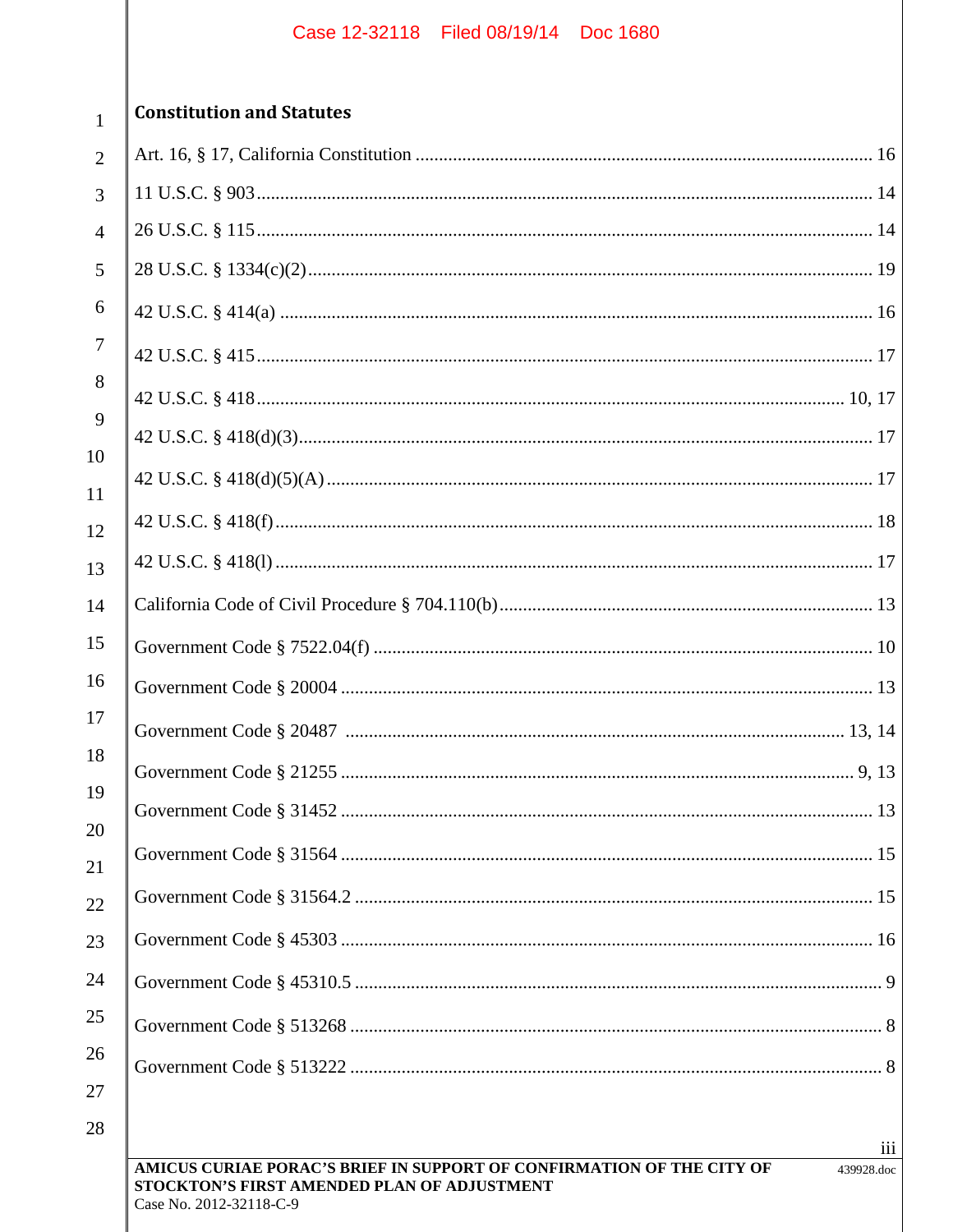| 1              |
|----------------|
| 2              |
| 3              |
| $\overline{4}$ |
|                |

# **Regulations and Admininstrative**

| Social Security Administration Program Operations Manual System, RS-00605.362 17                                                                              |
|---------------------------------------------------------------------------------------------------------------------------------------------------------------|
|                                                                                                                                                               |
|                                                                                                                                                               |
|                                                                                                                                                               |
|                                                                                                                                                               |
|                                                                                                                                                               |
|                                                                                                                                                               |
|                                                                                                                                                               |
|                                                                                                                                                               |
|                                                                                                                                                               |
|                                                                                                                                                               |
|                                                                                                                                                               |
|                                                                                                                                                               |
|                                                                                                                                                               |
|                                                                                                                                                               |
|                                                                                                                                                               |
|                                                                                                                                                               |
|                                                                                                                                                               |
| 1V                                                                                                                                                            |
| AMICUS CURIAE PORAC'S BRIEF IN SUPPORT OF CONFIRMATION OF THE CITY OF<br>439928.doc<br>STOCKTON'S FIRST AMENDED PLAN OF ADJUSTMENT<br>Case No. 2012-32118-C-9 |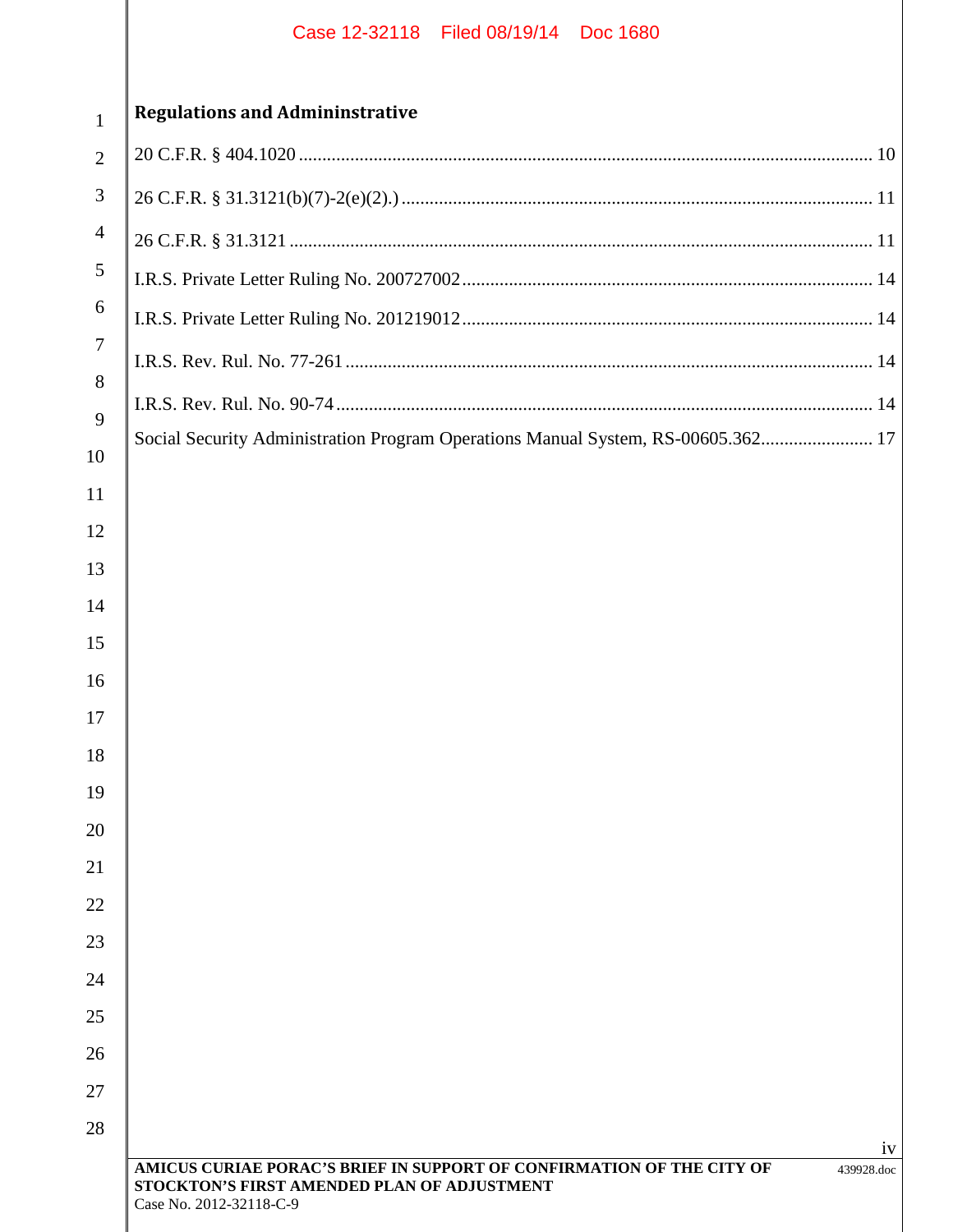1

2

3

4

5

6

8

9

13

14

15

16

# **IDENTITY OF AMICUS AND AMICUS' INTEREST IN THIS CASE**

The Peace Officers Research Association of California ("PORAC") was established in 1953 as a professional federation of local, state and federal law enforcement associations. It was formed by peace officers for the purpose of advancing the mutual interests of California peace officers through collective effort. PORAC consists of approximately 880 peace officer associations, and represents the interests of over 64,000 public safety officers employed by the state, its counties, cities and other subdivisions. PORAC is the largest law enforcement association in the state and the largest statewide peace officer association in the nation. Much of PORAC's peace officer membership participate in the CalPERS' public agency pension system.

From its inception, and continuing to the present, PORAC has been at the forefront of advancing the welfare of law enforcement personnel, whether economic, professional or social. PORAC advances these goals through a number of means, including research and collective bargaining support, legislative affairs and political action, litigation in federal and state courts, training and education. Through its legislative affairs efforts, PORAC has initiated or shaped important legislation affecting peace officer safety, training standards, disability and survivorship, and various other laws including laws related to retirement security.

17 18 19 20 22 23 PORAC has a strong institutional interest in the issues on which the Court has requested supplemental briefing. PORAC has been involved in shaping peace officer retirement security for decades, and its work to preserve and improve peace officer retirement security through Legislative affairs has been a central component of its mission. The issues implicated by the Court's request for supplemental briefs have the potential to impact the extent to which peace officer pensions provided under the PERL will be guaranteed to them having dedicated their productive lives to public service, or whether they may be discharged despite a statutory admonition to the contrary.

24 25 26

21

Through this amicus submission, PORAC describes the practical effects that a plan of adjustment providing for diminished pension benefits will have on the City of Stockton and its efforts to recruit and retain law enforcement personnel. As California's statewide association of law enforcement officer associations, PORAC is uniquely able to provide the Court with that perspective.

28

27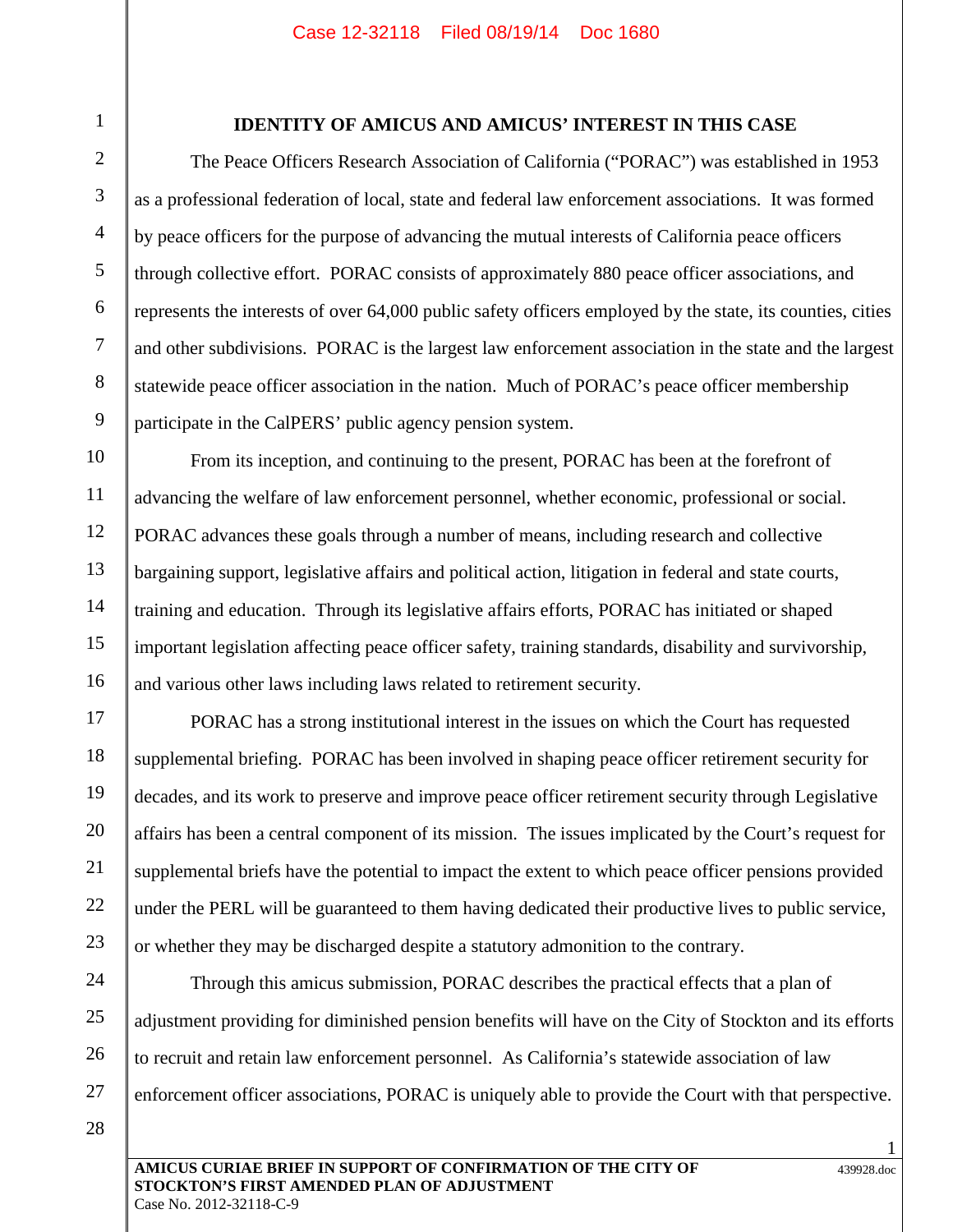# **I. DISCLOSURES**

The undersigned certifies that no party's counsel authored or reviewed this amicus submission, nor did a party or party's counsel contribute money to fund the preparation or submission of this brief. No person other than the amicus party and its undersigned attorney participated in preparing this brief.

PORAC is a membership association and thus has no parent corporation, and no corporations have any ownership interest in PORAC.

8

# **II. SUMMARY OF ARGUMENT**

*Amicus Curiae* Peace Officers Research Association of California ("PORAC") submits this brief in the hope of assisting the Court, and also to urge confirmation of the City of Stockton's proposed plan of adjustment ("Stockton" and "Plan," respectively). As noted in the preceding statement of interest, PORAC has been involved and instrumental in statewide matters concerning peace officer representation, recruitment, retention, training and, pertinently here, retirement security. Through this brief it hopes to share its perspective with the Court.

PORAC has great interest in the outcome of the broad issues raised in the Courts request for supplemental briefing, and PORAC concurs and supports the points and authorities set forth in CalPERS' briefs relating to the juridical and fiduciary status of the CalPERS retirement board, the mechanics of the Public Employee Relations Law ("PERL") as it relates to local agencies, and the necessary interplay between state statutory and constitutional law and, particularly, the limitations state law imposes on the Chapter 9 bankruptcy process with respect to pensions earned under the PERL. As detailed below, in the final analysis the Court should respect the State of California's political decision to except obligations arising from the PERL from adjustment under Chapter 9.

However the Court need not reach such broad political questions, founded exclusively on state law and within the confines of state sovereignty protected under the Tenth Amendment.

**AMICUS CURIAE BRIEF IN SUPPORT OF CONFIRMATION OF THE CITY OF STOCKTON'S FIRST AMENDED PLAN OF ADJUSTMENT** 439928.doc Case No. 2012-32118-C-9 2 27 28 Rather, PORAC urges the Court to consider the practicalities of this case which, as explained below, necessitate approving the Plan. It is the practicalities with which this submission is primarily concerned. PORAC is mindful of, and sympathetic to, the fact that voluminous supplemental briefing has been submitted, and therefore PORAC addresses only the following discrete points that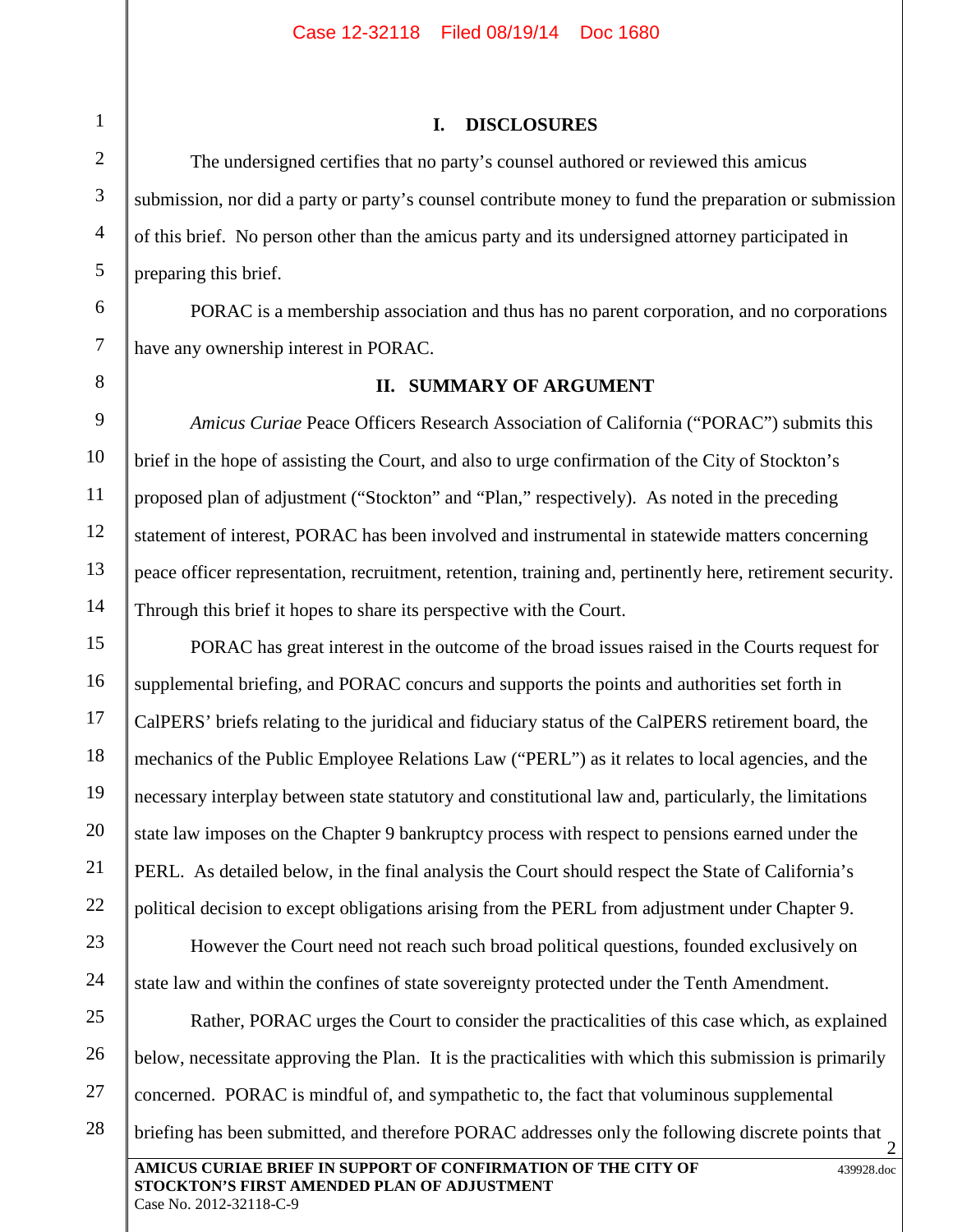| deserve consideration in the Court's final analysis:                                                                                                                                                                                                                                                                                                             |
|------------------------------------------------------------------------------------------------------------------------------------------------------------------------------------------------------------------------------------------------------------------------------------------------------------------------------------------------------------------|
| Police recruitment and retention in California, the experiences of other municipalities that                                                                                                                                                                                                                                                                     |
| have modified peace officer pensions, and the impact of California policy mandating pension                                                                                                                                                                                                                                                                      |
| reciprocity for law enforcement officers;                                                                                                                                                                                                                                                                                                                        |
| The status of CalPERS as an "Alternative Retirement System" under the Social Security Act,                                                                                                                                                                                                                                                                       |
| and the limits such federal law provides;                                                                                                                                                                                                                                                                                                                        |
| The nature of the individual and irrevocable rights that public employees retain in their                                                                                                                                                                                                                                                                        |
| accrued pension benefits under state statutory and constitutional law;                                                                                                                                                                                                                                                                                           |
| The futility of considering alternative pension-providers to CalPERS;                                                                                                                                                                                                                                                                                            |
| The mechanics of termination liability that necessitate confirmation of the proposed plan of                                                                                                                                                                                                                                                                     |
| adjustment;                                                                                                                                                                                                                                                                                                                                                      |
| The application of principles of federal abstention.                                                                                                                                                                                                                                                                                                             |
| Each of these points is addressed below.                                                                                                                                                                                                                                                                                                                         |
|                                                                                                                                                                                                                                                                                                                                                                  |
| <b>III. ARGUMENT</b>                                                                                                                                                                                                                                                                                                                                             |
| A. Police Recruitment and Retention In California                                                                                                                                                                                                                                                                                                                |
|                                                                                                                                                                                                                                                                                                                                                                  |
|                                                                                                                                                                                                                                                                                                                                                                  |
| retirement benefits will result in officer attrition, and hinder officer recruitment. As other                                                                                                                                                                                                                                                                   |
| municipalities have experienced, with fewer cops on the street and fewer detectives resolving cases,                                                                                                                                                                                                                                                             |
| crime will spike. Citizens may abandon Stockton, its property values will continue to plummet and                                                                                                                                                                                                                                                                |
| its tax base further dwindle. Other California municipalities have made these mistakes, and their                                                                                                                                                                                                                                                                |
|                                                                                                                                                                                                                                                                                                                                                                  |
| There are good reasons, supported by statistics and present-day examples, to confirm a plan of<br>adjustment that leaves in place current pension benefits. Any downward adjustments in police officer<br>citizens continue to suffer hardships as a result. The City has exercised sound judgment by proposing<br>a plan that does not reduce officer pensions. |
| Pension and retirement benefits are a key component of police recruitment and retention. A                                                                                                                                                                                                                                                                       |
| nationwide statistical study of police recruits, performed by the RAND Institute, found that of                                                                                                                                                                                                                                                                  |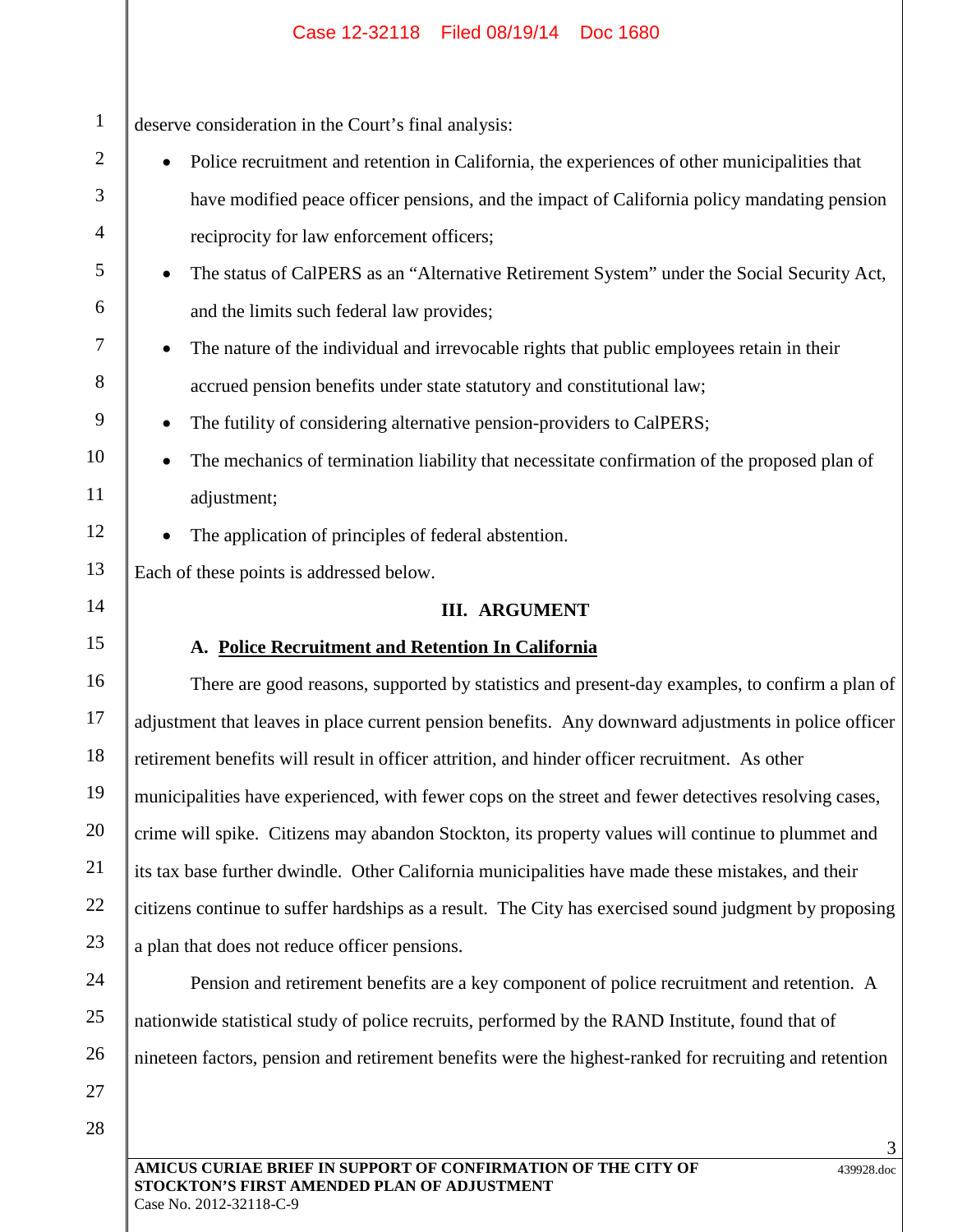|    |                                      | Case 12-32118 Filed 08/19/14 Doc 1680                                                                                                                                                                            |
|----|--------------------------------------|------------------------------------------------------------------------------------------------------------------------------------------------------------------------------------------------------------------|
|    |                                      |                                                                                                                                                                                                                  |
|    |                                      |                                                                                                                                                                                                                  |
| 1  |                                      | efficacy. <sup>1</sup> RAND's findings are summarized by the following chart:                                                                                                                                    |
| 2  |                                      | Figure 4.4                                                                                                                                                                                                       |
| 3  |                                      | Recruits' Perceptions of the Effectiveness of Recruiting Strategies                                                                                                                                              |
| 4  |                                      | <b>Method for Improving Recruiting</b><br><b>Importance of the Method</b><br>Better pension or retirement benefits                                                                                               |
|    |                                      | <b>Higher starting salary</b>                                                                                                                                                                                    |
| 5  |                                      | Financial assistance for uniforms and<br>other necessary supplies                                                                                                                                                |
| 6  |                                      | <b>Signing bonus</b>                                                                                                                                                                                             |
| 7  |                                      | More vacation time<br><b>Tuition assistance</b>                                                                                                                                                                  |
|    |                                      | Better health insurance coverage                                                                                                                                                                                 |
| 8  |                                      | Choice in job duties or assignments                                                                                                                                                                              |
| 9  |                                      | Flexible work schedule                                                                                                                                                                                           |
|    |                                      | Free training and exercise to help<br>meet physical standards                                                                                                                                                    |
| 10 |                                      | Opportunities for professional<br>development                                                                                                                                                                    |
| 11 |                                      | Financial assistance for job commute<br>Financial assistance to purchase home                                                                                                                                    |
| 12 |                                      | Opportunities for extended<br>leave without pay                                                                                                                                                                  |
|    |                                      | Financial assistance for gym membership                                                                                                                                                                          |
| 13 |                                      | Child care during regular employment                                                                                                                                                                             |
| 14 |                                      | Child care during academy                                                                                                                                                                                        |
|    |                                      | <b>Relocation assistance</b><br>Better or more info about what                                                                                                                                                   |
| 15 |                                      | the job actually entails<br>Better or more info-about the                                                                                                                                                        |
| 16 |                                      | community agency located in<br>Ineffective<br><b>Effective</b>                                                                                                                                                   |
|    |                                      | Very<br>effective<br>SOURCE: 2008-2009 RAND Law Enforcement Recruit Survey.                                                                                                                                      |
| 17 |                                      | NOTE: The tick. marks indicate the average response, and the lines represent the<br>range for 80 percent: of the responses.                                                                                      |
| 18 |                                      | <b>RAND MORRA 4.4</b>                                                                                                                                                                                            |
| 19 |                                      | RAND also noted that demand for officer recruits will increase. The hiring cycle of peace                                                                                                                        |
| 20 |                                      | officers generally tracks the twenty-year vesting schedule applicable to most safety pension systems                                                                                                             |
| 21 |                                      | ( <i>Id.</i> ) As noted by RAND, over 100,000 police were hired in the mid 1990's as a result of the                                                                                                             |
| 22 |                                      | federally-funded COPS programs, which "suggests that police departments may expect this cohort to                                                                                                                |
| 23 |                                      | retire between 2014 and 2019." ( <i>Id.</i> , at p. 4) Rand predicts that "[u]nless communities are willing to                                                                                                   |
| 24 |                                      | tolerate shrinking departments, intense police recruiting will have to begin anew." (Id.). RAND's                                                                                                                |
| 25 |                                      | prediction is proving correct, and as indicated below, today's police recruits face a 'buyer's market,'                                                                                                          |
| 26 | with great demand for their service. |                                                                                                                                                                                                                  |
| 27 |                                      |                                                                                                                                                                                                                  |
| 28 |                                      | <sup>1</sup> RAND Center on Quality Policing, "Today's Police and Sheriffs Recruits", p. 58, figure 4.4 (2010) (available at:<br>http://www.rand.org/pubs/monographs/MG992.html (last visited August 17, 2014)). |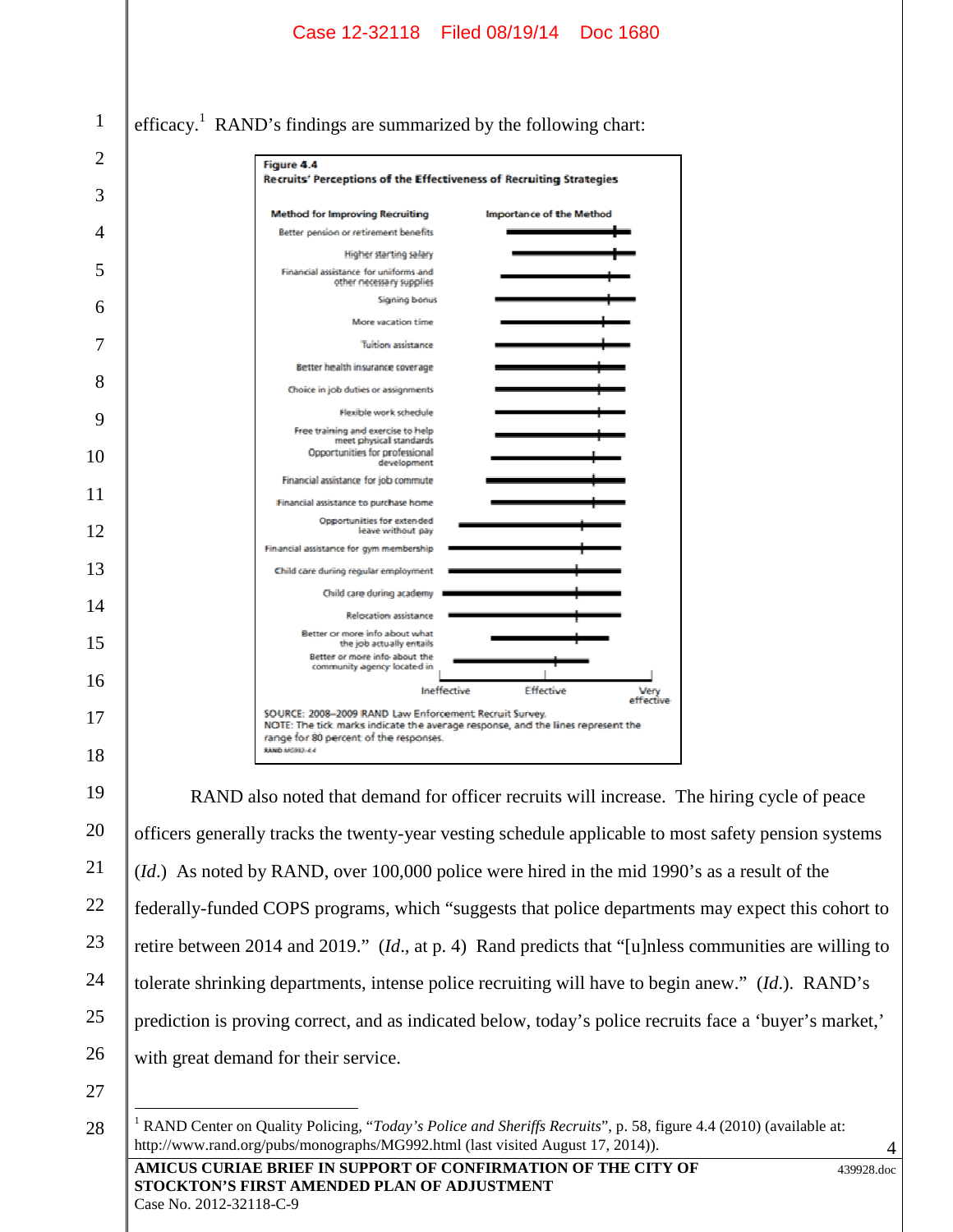1 2 3 4 5 6 7 8 9 10 11 12 13 Officer recruiting is already highly competitive. A 2012 U.S. D.O.J. Bureau of Justice Statistics ("BJS") report, "*Hiring and Retention of State and Local Law Enforcement Officers*," found that most state and local law enforcement agencies utilized "specific strategies and policies designed to help them meet the challenges of recruiting, hiring, and retaining qualified sworn personnel.<sup>32</sup> Noting that competition for law enforcement personnel is high, the BJS found that nine out of ten state and local law enforcement agencies actively recruit in order to meet their needs. (*Id*.) Of local police agencies of similar size to the Stockton police force, the report found that 69% of such agencies have a dedicated recruiting budget and 53% employ a full-time recruitment manager. (*Id*. at p. 12). In addition, state and local agencies have adopted select methods for increasing recruitment and retention and, importantly here, 35% of law enforcement agencies have enhanced their retirement benefits as a means of increasing officer recruiting and retention. (*Id*. at p. 17). The BJS specifically found that full-service pension benefits were a key component of competitiveness in recruiting among agencies, as indicated in the following chart:

| Size of agency       | All<br>agencies | Local<br>police | Sheriff's<br>office | Primary<br>state |
|----------------------|-----------------|-----------------|---------------------|------------------|
| All sizes            | 91%             | 90%             | 92%                 | 98%              |
| 500 or more officers | 98%             | 100%            | 94%                 | 97%              |
| 100-499              | 97              | 97              | 96                  | 100              |
| $25 - 99$            | 96              | 97              | 94                  | J                |
| $10 - 24$            | 96              | 96              | 94                  |                  |
| Fewer than 10        | 85              | 85              | 88                  |                  |

22 23 24 25 26 27 The state of California presents a particularly demanding market for effective police officer retention and recruitment, exemplified by police officer salary and compensation statistics. As found by the U.S. D.O.L. Bureau of Labor Statistics, California ranks as the number two state in police officer compensation levels.<sup>3</sup> The particularly high demand for qualified police recruits in California <sup>2</sup> Department of Justice, Bureau of Justice Statistics, "Hi*ring and Retention of State and Local Law Enforcement Officers*," p. 10 (available at: http://www.bjs.gov/content/pub/pdf/hrslleo08st.pdf (last visited August 17, 2014).) <sup>3</sup> See U.S. Bureau of Labor Statistics, Occupational Employment Statistics, Occupational Employment and Wages, May

**AMICUS CURIAE BRIEF IN SUPPORT OF CONFIRMATION OF THE CITY OF STOCKTON'S FIRST AMENDED PLAN OF ADJUSTMENT** 439928.doc 28 2013, Police and Sheriff's Patrol Officers (available at: http://www.bls.gov/oes/current/oes333051.htm (last visited August 17, 2014).)

14

15

16

17

18

19

20

21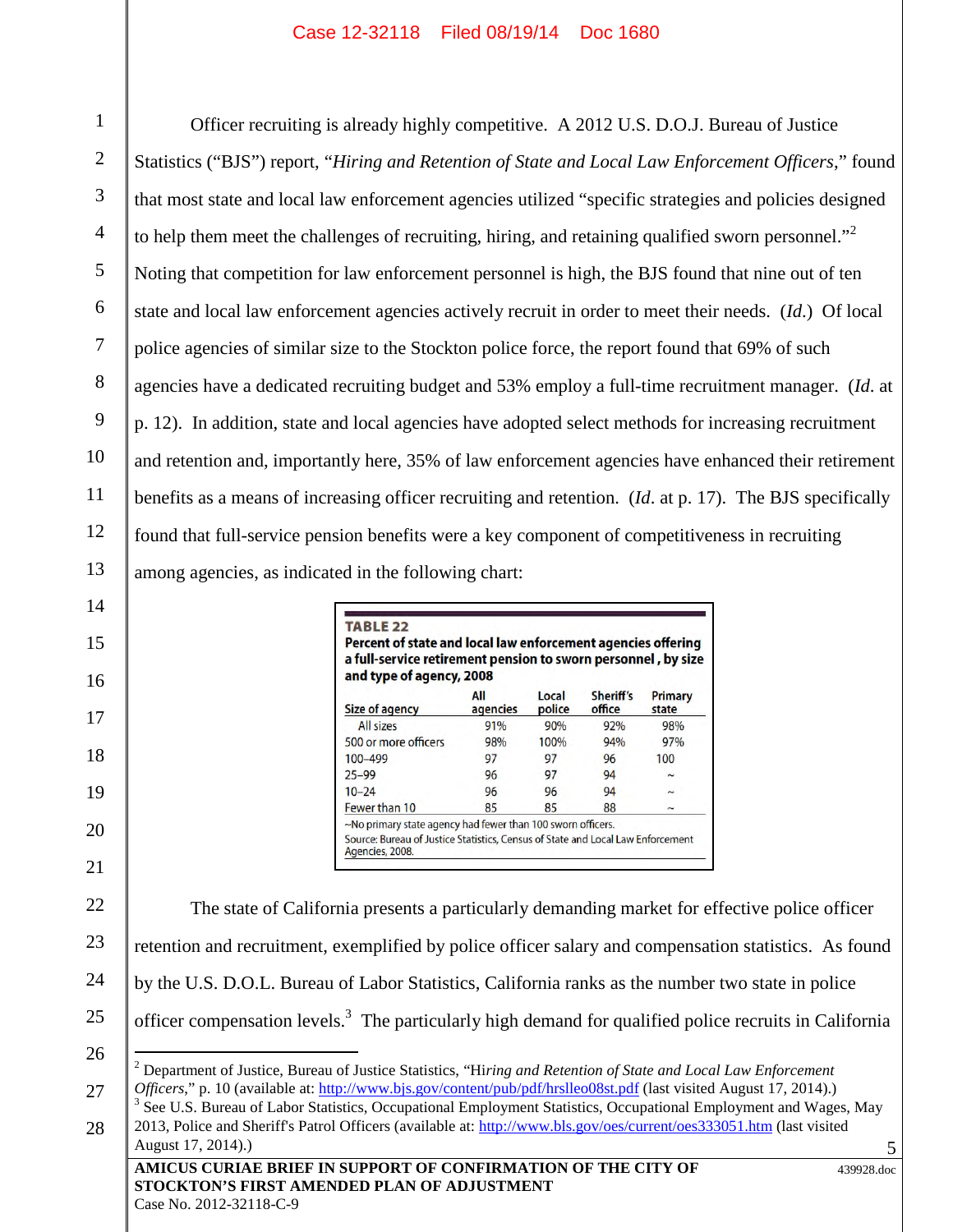1 2 3 4 5 6 7 8 9 10 11 is also exemplified by local compensation statistics. As noted by the BLS report, among all cities across the nation, the three highest metropolitan area police officer compensation levels are in areas with which the City of Stockton competes for recruits. (*Id*.) The study found (1) San Francisco-San Mateo-Redwood City, (2) the Oakland-Fremont-Hayward metropolitan areas, and (3) the San Jose-Sunnyvale-Santa Clara region were the top three compensation areas, respectively, and the North SF Bay counties, and Redding area were the sixth and seventh highest-compensated metropolitan divisions across the nation. (*Id*.) Officer demand, reflected in compensation levels, is not limited to metropolitan areas. Of non-metropolitan areas, across the nation the highest median compensation level for peace officers is the Mother Lode Region of California, and the Northern Mountains Regions of California is the second highest, while the North Coast and the Eastern Sierra Regions of California are the fourth and fifth highest, respectively. (*Id*.)

Consistent demand for qualified law enforcement officers across California and the resulting high compensation expectations is a practical reality with which the City of Stockton must contend. Should Stockton's citizens wish to continue to recruit and retain qualified law enforcement personnel, the City will have to provide commensurately attractive compensation packages, and ensure pension levels remain competitive. This is not mere speculation, as the recent experiences of two California municipalities provide cautionary tales.

18 19

20

21

22

23

24

25

12

13

14

15

16

17

# *1. The City of San Diego*

When San Diego increased officer pension contributions in 2005, the city experienced an exodus of police officers. As noted at that time: "Big-city officers willing to make a lateral move are coveted by other police agencies. They are experienced, seasoned and ready to don a new uniform and go to work within weeks. Their training, which can cost as much as \$100,000 for each officer, already has been provided."<sup>4</sup> Indeed, within two months of these adjustments, seventy officers had left, and more were heading out the door. (*Id*.). Then, in 2012, San Diego adopted Proposition B, which capped officer pensions and imposed a second, lesser tier on new hires. Another round of

26

27 28

**AMICUS CURIAE BRIEF IN SUPPORT OF CONFIRMATION OF THE CITY OF STOCKTON'S FIRST AMENDED PLAN OF ADJUSTMENT** <sup>4</sup> U-T San Diego, July 10, 2005, "*S.D. Police Officers are Jumping Ship"* (available at http://www.utsandiego.com/uniontrib/20050710/news\_1m10exodus.html (last visited August 17, 2014)).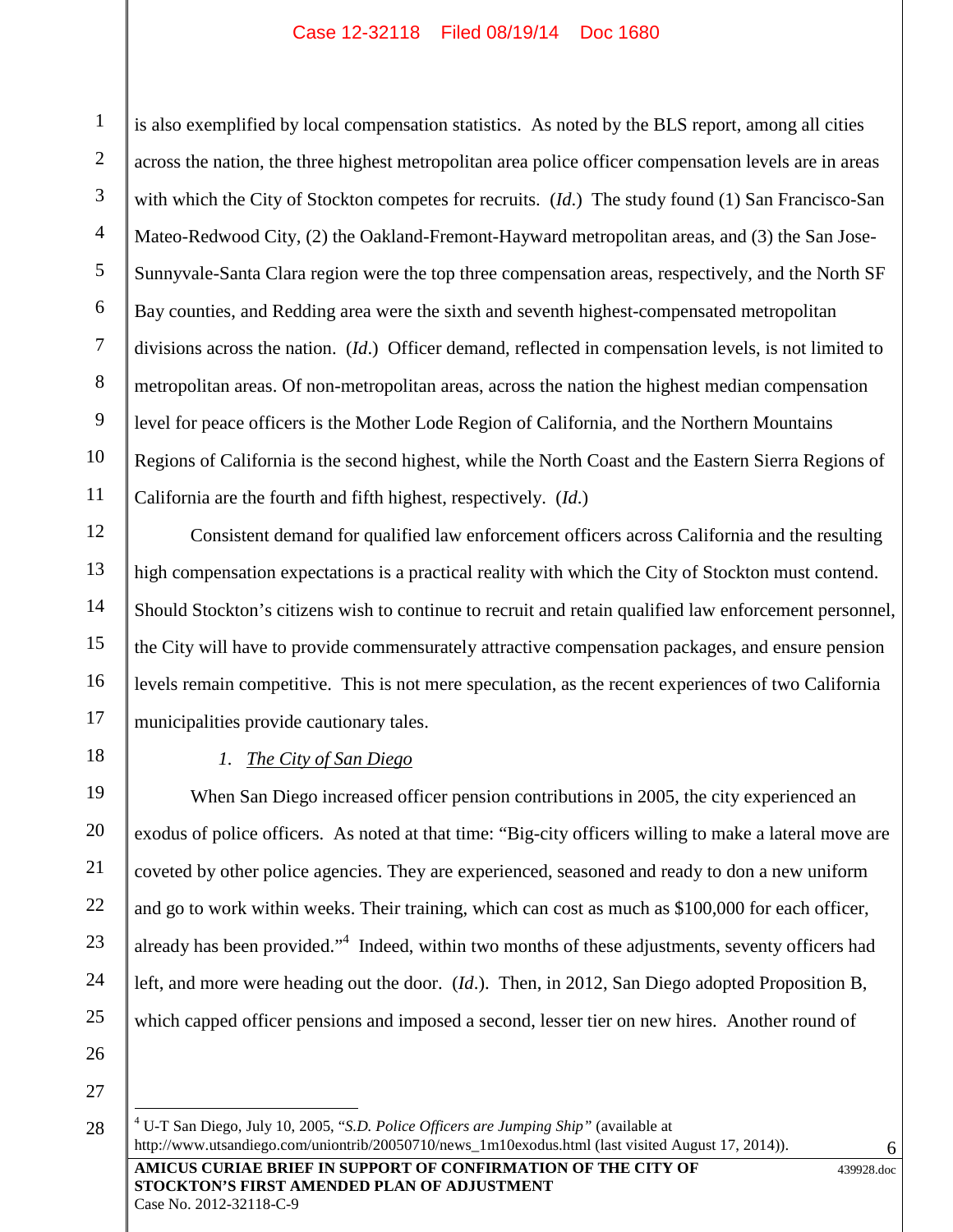1 2 3 4 5 6 7 8 9 10 11 12 police departures ensued.<sup>5</sup> Police retention rates after the passage of Proposition B were described as  $\vert$ "grim" and the City's crime rate escalated.<sup>6</sup> The effectiveness of the force was compromised and by 2014, half of San Diego's working patrol officers had six or fewer years of experience and on some commands, 70 percent of officers had six or fewer years.<sup>7</sup> San Diego's crime rate increased by 12.6% in the year following adoption of Proposition B. (*Id*.) At the time, the City's political leaders announced that the issue would resolve itself, as they believed other agencies would adopt pension modifications or eliminate pensions altogether, as did San Diego for non-sworn personnel. However, the passage of PEPRA prevented this, as PEPRA mandates agencies provide defined benefit pension levels while capping the amount employees must contribute toward their pensions. Because San Diego officers enjoy reciprocity with CalPERS and other city and county plans, there was little that the city could do to staunch police attrition, and its force remains understaffed today as even newly recruited officers continue to leave for higher paying agencies.<sup>8</sup>

13

18

2. *The City of San Jose*

14 15 16 17 The City of San Jose provides another illustration. In 2012 the City proposed and the electorate passed Measure B, which provided for either a reduced pension or an increased employee contribution, reduced officer entitlement to disability pensions, and provided a lesser pension tier for new officers. After its passage, San Jose faced an immediate and disastrous inability to attract police

<sup>19</sup> 20 <sup>5</sup> April 29, 2014, Voice of San Diego, "*What the Latest City Budget Means for Cops*" ("Fifteen officers told the Police Department they were leaving San Diego for other (likely more lucrative) law-enforcement jobs elsewhere and another 34 bailed for miscellaneous reasons they didn't share. Zimmerman told Voice of San Diego she suspects many took other police jobs.") (Available at: http://voiceofsandiego.org/2014/04/29/what-the-latest-city-budget-means-for-cops (last

<sup>21</sup> 22 visited August 17, 2014)); see also Fox San Diego, "*City is beginning to lose firefighters, chief says*" (available at: http://fox5sandiego.com/2013/06/26/chief-sdfd-retention-problems-beginning/#ixzz3AfgEXnnC (last visited on August 17, 2014).)

<sup>23</sup> 24 <sup>6</sup> U-T San Diego, "*SD Police Say more cops needed as crime rises*" July 28, 2012 ("City crime rates jumped in the first five months of this year and public safety personnel retention rates are grim, according to San Diego police officials") available at: http://www.utsandiego.com/news/2012/Jul/18/sd-police-say-more-cops-needed-crime-rise/ (last visited on August 17, 2014).)

<sup>7</sup> Voice of San Diego, April 29, 2014, "*What the Latest City Budget Means for Cops*" (available at:

<sup>25</sup> 26 27 http://voiceofsandiego.org/2014/04/29/what-the-latest-city-budget-means-for-cops/ (last visited on August 17, 2014).) <sup>8</sup> ABC News San Diego, "*Shorthanded and Shortchanged in Pay, Will SDPD Officers Stay the Course?*" April 21, 2014 " ("But half the force – which has been maintained well below its "budgeted" number of positions -- could join a surge of retirees over the next four years. And hiring isn't keeping pace with departures, as many younger officers leave for betterpaying agencies. 'The other agencies can now cherry-pick from our department and not have to pay the investment of having to send someone to the Police Academy -- getting them trained up,"' said Brian Marvel, president of the 1,800-

**AMICUS CURIAE BRIEF IN SUPPORT OF CONFIRMATION OF THE CITY OF** 28 member San Diego Police Officers Association.")(available at: http://www.nbcsandiego.com/news/local/Shorthandedand-Shortchanged-in-Pay-Will-SDPD-Officers-Stay-the-Course-256102951.html (last visited August 17, 2014).)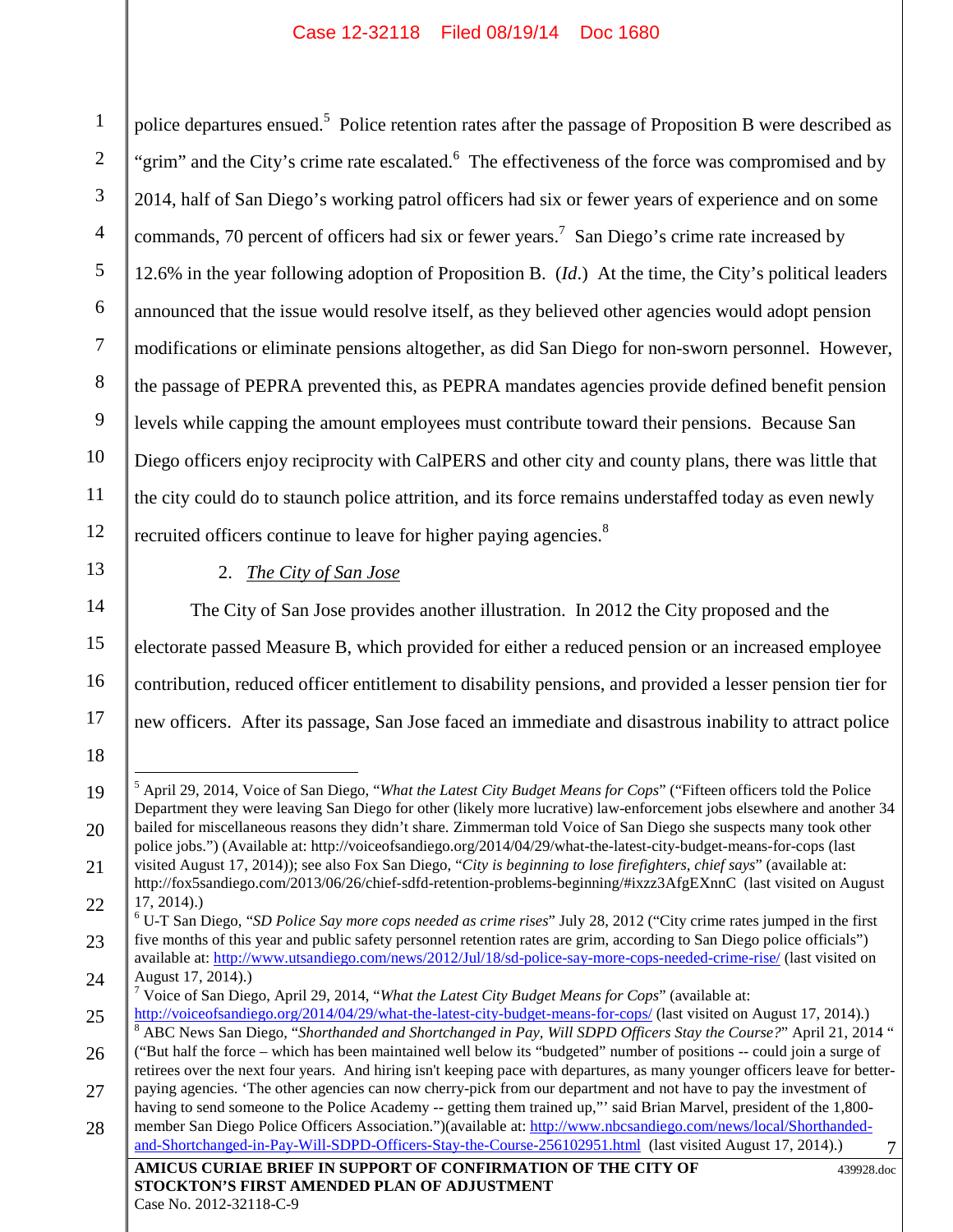1 2 3 4 5 6 7 recruits, while attrition increased.<sup>9</sup> Indeed, following passage of Measure B, of 60 members of San Jose's police academy, only 29 accepted positions with the City, and the City has been unable to meet its needed staffing levels. (*Id*.) This inability has been directly linked to the diminished pension benefits.<sup>10</sup> As a result, crime has spiked in San Jose, and for the first the city time has exceeded California's median metropolitan crime rate.<sup>11</sup> As noted by the City Auditor, by the end of 2013, the crime rate had spiked by 27 percent and the "dwindling police force has likely contributed to the recent sharp drop in arrests."<sup>12</sup>

8 9

# *3. Pension Reciprocity and Police Mobility*

10 11 12 13 14 15 16 Because of the State's mandated policy of pension reciprocity for law enforcement personnel, Stockton police officers have substantial mobility and, if pensions were adjusted, could preserve their pension levels by transferring to other cities or agencies. Reciprocity arrangements are encouraged as a matter of policy, and the State of California requires reciprocity among state and local retirement systems for safety employees. (See Government Code section 513268 (while section 513222 makes reciprocity generally permissive, section 513268 provides a right of redeposit for fire and law enforcement personnel).) Thus, state, county and local retirement systems are obligated to permit reciprocity through redeposit because, as stated in subpart (h) of section 513268:

17 18 9 *Shrinking San Jose Police Department has few Recruits*, April 2, 2014, CBS News (available at http://sanfrancisco.cbslocal.com/2014/04/02/mayor-reed-calls-san-jose-police-academys-low-enrollment-unacceptable (last visited on August 17, 2014).)

<sup>19</sup> 20 <sup>10</sup> *Id.* ("Police Union President Jim Unland said San Jose is having a hard time attracting new officers because the city is less competitive with other police departments as a result of the passage of pension reform."); San Jose Mercury News, April 2, 2014, "*San Jose: Light incoming academy class underlines recruiting concerns for shrinking SJPD*" ("Adding to

<sup>21</sup> the drumbeat of dwindling officer numbers at the San Jose Police Department was the news Wednesday that the next police academy will be among the smallest in decades, underlining concerns about the agency's ability to attract new cops

<sup>22</sup> amid a heated political battle over pay and pension reform.") (available at: http://www.mercurynews.com/crimecourts/ci\_25479281/san-jose-light-incoming-academy-class-underlines-recruiting (last visited on August 17, 2014);

<sup>23</sup> March 20, 2014, San Jose Mercury News San Jose "*Police will lose another 100 officers by 2016, according to projections*" ("The city's plans to add officers could be moot if pay, pension and disability benefits continue to be outpaced by surrounding Bay Area agencies, which have made SJPD less competitive for high-quality recruits.")

<sup>24</sup> (available at: http://www.mercurynews.com/crime-courts/ci\_25387775/san-jose-police-will-lose-another-100-officers (last visited on August 17, 2014).)

<sup>25</sup> 26 <sup>11</sup> San Jose Mercury News, "*San Jose crime rate surpasses U.S. average, arrests plummet*," Dec. 16, 2013 (available at http://www.mercurynews.com/pensions/ci\_24737175/san-jose-crime-rate-surpasses-u-s-average-arrests-plummet (last visited August 17, 2014).)

<sup>27</sup> <sup>12</sup> City of San Jose 12012-2013 Service Efforts and Accomplishments Report, Office of the City Auditor, December 12, 2013 p. 85 (available at http://www.sanjoseca.gov/DocumentCenter/View/24941 (last visited on August 17, 2014).); San

<sup>28</sup> Jose Mercury News, Dec. 16, 2013, "*San Jose crime rate surpasses U.S. average, arrests plummet*" (available at: http://www.mercurynews.com/pensions/ci\_24737175/san-jose-crime-rate-surpasses-u-s-average-arrests-plummet (last

visited on August 17, 2014).)

**AMICUS CURIAE BRIEF IN SUPPORT OF CONFIRMATION OF THE CITY OF STOCKTON'S FIRST AMENDED PLAN OF ADJUSTMENT**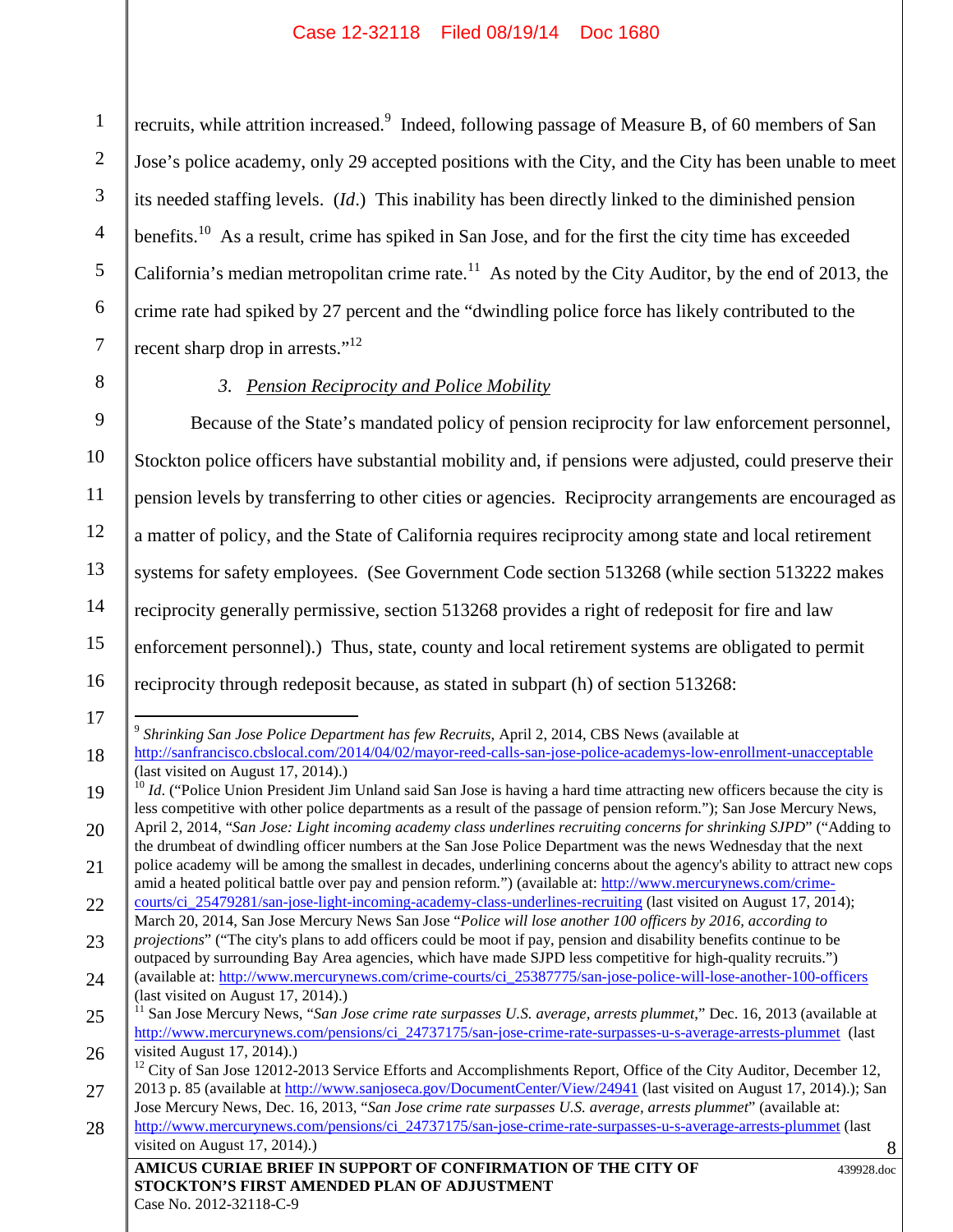It is the intent of the Legislature in enacting this section to recognize *a statewide public obligation* to all those whose duties as local public safety officers expose them to more than ordinary risks through their contribution to ensuring public safety *and to ensure* that those who do serve or have served as local public safety officers *shall have the ability to receive pension benefits for past public service in other jurisdictions within the state*.

Both the PERL, CERL and local agency retirement systems are therefore mandated to provide for reciprocity, as noted below, these rights are beyond attachment, execution or "any process whatsoever." (See Government Code Section 21255.)

Further, Government Code section 45310.5 establishes a web of reciprocity among almost all California agencies, cities, districts and counties. (Gov. Code section 45310.5 ("When a city has established a reciprocal retirement system under this section and has received approval thereof from the Public Employees' Retirement System, then such system shall be automatically reciprocal with all other state, local and public agencies who are members, or contracting members of the Public Employees' Retirement System or any retirement system established under the County Employees Retirement Law of  $1937."$ <sup>13</sup>

This means that Stockton police have incredible portability in their pension benefits, and can transfer their service credit to any 1937 Act employer, any other agency participating in CalPERS, and any independent city retirement system,<sup>14</sup> a right protected from "any process whatsoever."

(Government Code section 21255).

Finally, as a result of the passage of PEPRA, if the Court were to require some impairment of

21

22

1

2

3

4

5

6

7

8

9

10

11

12

13

14

15

16

17

18

<sup>19</sup> 20

<sup>13</sup> In *Khan v. Los Angeles City Employees' Retirement System* (2010) 187 Cal.App.4th 98, 109-112, the court noted that "a pool of reciprocal agencies is established among ... those public agencies having a reciprocal agreement with PERS" and that "PERS, '[r]eciprocity is an agreement among public retirement systems to allow members to move from one public employer to another public employer within a specific time limit without losing some valuable retirement and related benefit rights.'" (*Id*. at p. 108; see also *City of Los Angeles v. Superior Court* (Cal. Ct. App., Nov. 19, 2013, B246933) 2013 WL 6072700).

<sup>23</sup> 24 <sup>14</sup> In addition to the 332 California agencies participating in CalPERS, Stockton employees enjoy reciprocity rights with all other 1937 Act plans and most independent City and district plans, including: Counties of Alameda, Sacramento,

<sup>25</sup> Contra Costa, San Bernardino, Fresno, San Diego, Imperial, San Joaquin, Kern, San Mateo, Los Angeles, Santa Barbara, Marin, Sonoma, Mendocino, Stanislaus, Merced, Tulare, Orange and Ventura; the University of California Retirement Plan; STRS; as well as the following agencies and districts: City of Concord, City of Costa Mesa, City of Fresno, City of

<sup>26</sup> Pasadena, City of Sacramento, City of San Diego, City & County of San Francisco, City of San Jose, Contra Costa Water District, County of San Luis Obispo, East Bay Municipal Utility District, East Bay Regional Park District, Los Angeles

<sup>27</sup> County Metropolitan Transportation Authority, City of Los Angeles. (see "When You Change Retirement Systems; a CalPERS Guide", pp. 3-4 (available at: http://www.calpers.ca.gov/eip-docs/about/pubs/member/change-retirement-

**AMICUS CURIAE BRIEF IN SUPPORT OF CONFIRMATION OF THE CITY OF** 28 system.pdf (last visited August 17, 2014)) ; see also Facts at a Glance June 2012 (available at: http://www.calpers.ca.gov/eip-docs/about/facts/general.pdf (last visited August 17, 2014).)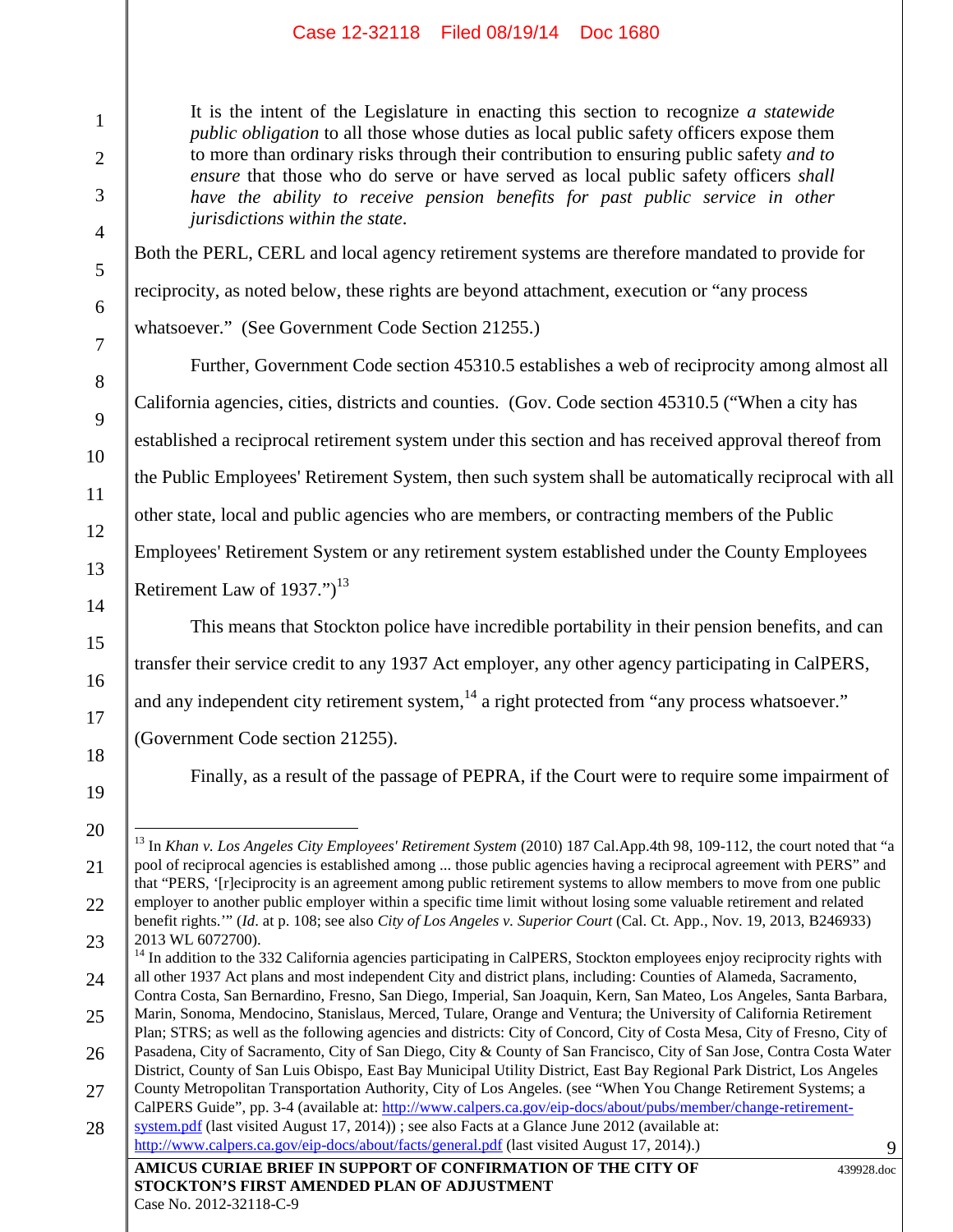1 2 3 4 5 6 7 8 9 10 11 officer pensions that resulted in a termination of CalPERS membership, Stockton police officers would have a mere six months to seek employment at another California public agency in order to be entitled to reciprocity in their "classic" level of CalPERS membership. This is because, as noted in Stockton POA's supplemental brief, the State of California's mandated second tier applicable to public employees hired after December 31, 2012, is not applicable to employees who have a break in pension reciprocity. Officers who may lose reciprocity as a result of a termination by CalPERS may no longer qualify as "classic" employees under PEPRA's grandfathering provisions. (See Gov. Code section 7522.04(f)). Of course, such a "break" in reciprocity is of questionable legality under California law with respect to peace officers, but even a whiff of uncertainty could trigger an immediate exodus of experienced officers from Stockton's force if they wished to preserve their pension benefits.

Law enforcement and police work is an essential function of a City. In light of the competitive environment among California agencies to attract and retain law enforcement officers, and the right of Stockton officers to seek employment at other agencies while maintaining their existing pension rights, the City's plan of adjustment soundly leaves in place current pension levels and ensures to current officers a level of benefits comparable to what they have worked toward and what they can obtain elsewhere.

18

12

13

14

15

16

17

19

20

21

22

23

24

# **B. CalPERS as an "Alternative Retirement System" to Social Security**

As the Court is aware, Stockton police officers are not enrolled in social security. The federal Omnibus Budget Reconciliation Act of 1990 ("OBRA 1990") provides that employees of states must be enrolled in the Social Security Administration's Old Age, Survivor and Disability Insurance program ("Social Security") unless they are enrolled in an "alternative retirement system" (or "ARS.")<sup>15</sup> An ARS must provide a level of benefits equivalent or greater to the benefits offered under Social Security. With respect to Stockton employees, CalPERS is an ARS. Because social

27

<sup>25</sup> 26

<sup>10</sup> <sup>15</sup> The regulation, 20 C.F.R. § 404.1020, excludes state employees from Social Security coverage unless they are covered under a § 218 agreement or, After July 1, 1991 the state employees are "not a member of a retirement system of such State, political subdivision, or instrumentality. Retirement system has the meaning given that term in section 218(b)(4) of the Act, except as provided in regulations prescribed by the Secretary of the Treasury" Section 218(b)(4) of the Social Security Act, at 42 U.S.C. § 418, defines retirement system as "a pension, annuity, retirement, or similar fund or system established by a State or by a political subdivision thereof."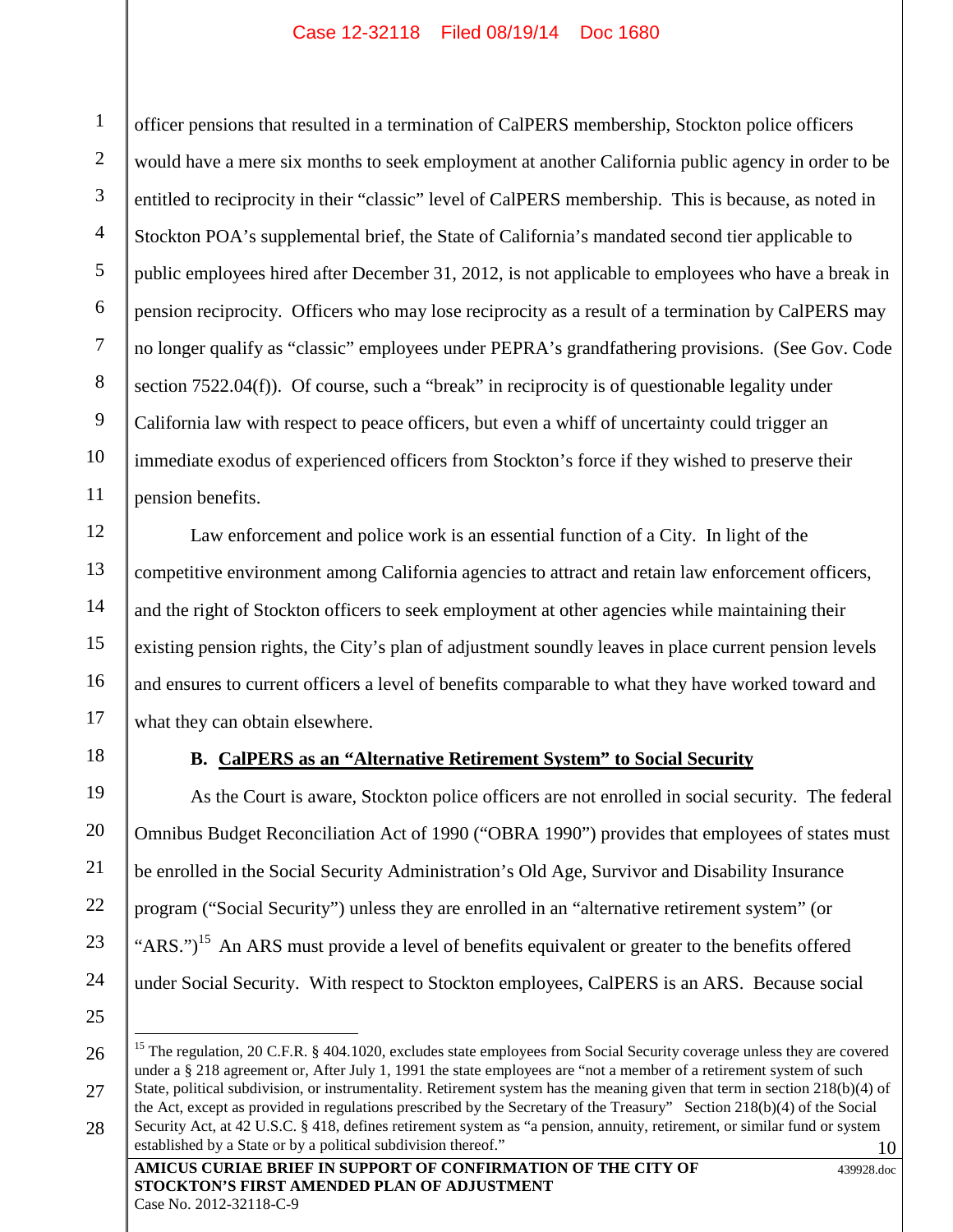2 3 4 5 6 security contributions are collected as FICA taxes from employees and employers, pursuant to Congressional authority, the Department of the Treasury has issued regulations defining the requisites of an ARS, which allows public employers to avoid FICA taxes. When a public employee has not been enrolled in Social Security and the public-employer has failed to provide a qualifying ARS, the employer and employee are liable for FICA taxes (which, of course, are not dischargeable or adjustable in bankruptcy).

Under OBRA 1990 and subsequent Treasury Regulations,  $^{16}$  an "alternative retirement" system" is a plan that satisfies certain minimum requirements, depending on whether the alternative plan is a defined contribution or defined benefit plan. Whether a public employee's retirement plan qualifies as an ARS is determined with respect to the individual employee, and not on a group-wide basis. (See 26 C.F.R. § 31.3121(b)(7)-2(e)(2).) Under the regulation, a public employee must be entitled to an accrued benefit, as he works, that is equivalent to the "fully-insured" Social Security benefit. The term "fully insured" refers to the maximum benefit under Social Security.

14 15 16 17 18 19 20 The submissions of the parties to the Court indicate that, absent approval of the plan, Stockton employee and retiree pension benefits could face a sixty percent reduction in benefits by CalPERS if a termination liability assessment is not paid by the City. Such a reduction would eliminate the ARS qualification under the Treasury regulations with respect to officer's prior service with the City, and trigger the City's commensurate FICA obligations for such prior service.<sup>17</sup> Because ARS-coverage is applied on an individual-by-individual basis, any reduction in pension benefits must necessarily proceed on an individual basis, a process which will be time-consuming, and subject to individualized due process requirements under the Social Security Act.

22

21

1

7

8

9

10

11

12

13

# **C. The Nature of Public Pensions Under California Law**

23 24 25 Under California law pension benefits are a form of compensation, earned during employment, the payment of which is deferred until death or retirement. (See *Sweesy v. Los Angeles County Peace Officers' Retirement Bd.* (1941) 17 Cal.2d 356; *Terry v. City of Berkeley* (1953) 41

Cal.2d 698 ("The pension payments are in effect deferred compensation…"); *Butterworth v. Boyd*

26 27

<sup>16</sup> 26 C.F.R. § 31.3121

<sup>11</sup> <sup>17</sup> PORAC notes that, to its knowledge, this issue was not addressed in the Detroit plan because city employees participate in social security.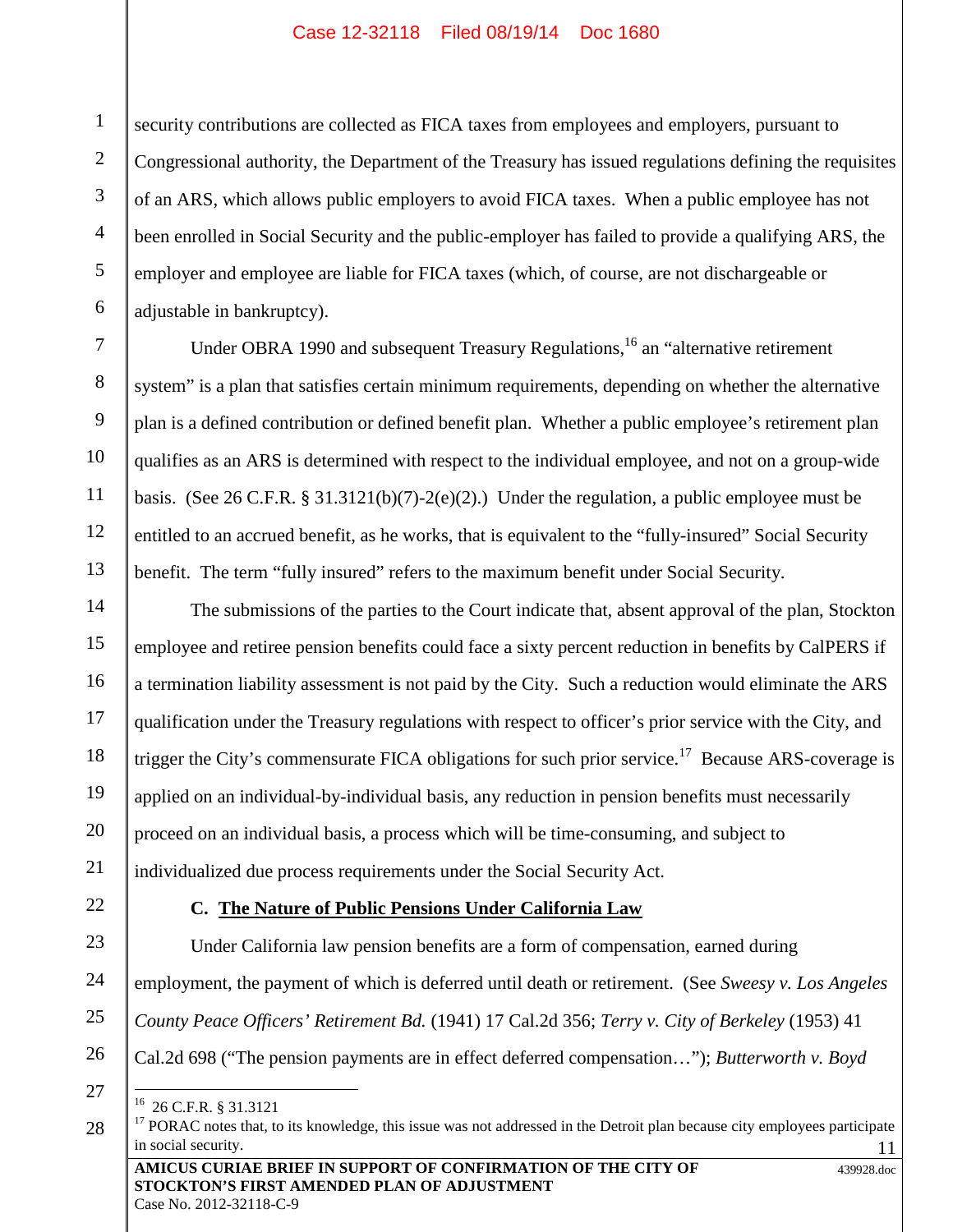1 2 3 4 5 6 7 8 9 (1938) 12 Cal.2d 140, 150) (same); *Miller v. State of California* (1977) 18 Cal.3d 808, 814 (pension benefits are deferred compensation); *Legislature v. Eu* (1991) 54 Cal.3d 492, 533 (accord); *International Assn. of Firefighters v. City of San Diego* (1983) 34 Cal.3d 292, 300 (accord); *Betts v. Board of Administration* (1978) 21 Cal.3d 859, 863 (accord). (*O'Dea v. Cook* (1917) 176 Cal. 659, 661-662 (when "services are rendered under [] a pension statute, the pension provisions become a part of the contemplated compensation for those services."); *Retired Employees Association v. County of Orange* (2011) 52 Cal.4th 1171, 1185 (same).) This deferred compensation is protected as employee property under both California's legislative scheme applicable to public pensions, and as a matter of state constitutional law

10 11 12 13 14 15 16 17 18 19 20 21 22 As noted in the brief submitted by the Stockton City Employees Association, *et al*., California's constitution preserves an employee's prospective right to continue to earn such deferred compensation under the terms offered at the time the employee commences employment. This right is prospective, is vested, and is founded in the public-employment relationship. This long-established doctrine recognizes that when an employee accepts employment she foregoes other opportunities, and ensures that by devoting her productive years to the public service, she will be entitled to continue to earn the benefits promised when she initially embarked on her life of public service. (*Allen v. City of Long Beach* (1955) 45 Cal.2d 128, 131; *Pasadena Police Officers Assn. v. Pasadena* (1983) 147 Cal.App.3d 695, 703.) This "Rule of Allen," as set forth in the Stockton City Employees' Association brief, is a vested right to be enjoyed prospectively. But under California law, earned and accrued pension benefits are the property of the employee because they represent the employee's deferred compensation. Alterations to pension systems that impair either earned benefits or a vested right to continue to earn such benefits, are protected in equal degrees by California law.

23 24 25 26 27 In fact, the nature of these rights have been specifically defined, recently, by the California Supreme Court on a certified question of state law submitted to it by the Ninth Circuit. In that case, *Retired Employees Association of Orange County v. County of Orange* (2011) 52 Cal.4th 1171 ("*REAOC*"), the Court confirmed that the term "vested" indicates irrevocability, and more than a mere contractual right:

A benefit is deemed "vested" when the employee acquires an *irrevocable interest* in the

28

**AMICUS CURIAE BRIEF IN SUPPORT OF CONFIRMATION OF THE CITY OF STOCKTON'S FIRST AMENDED PLAN OF ADJUSTMENT** Case No. 2012-32118-C-9

439928.doc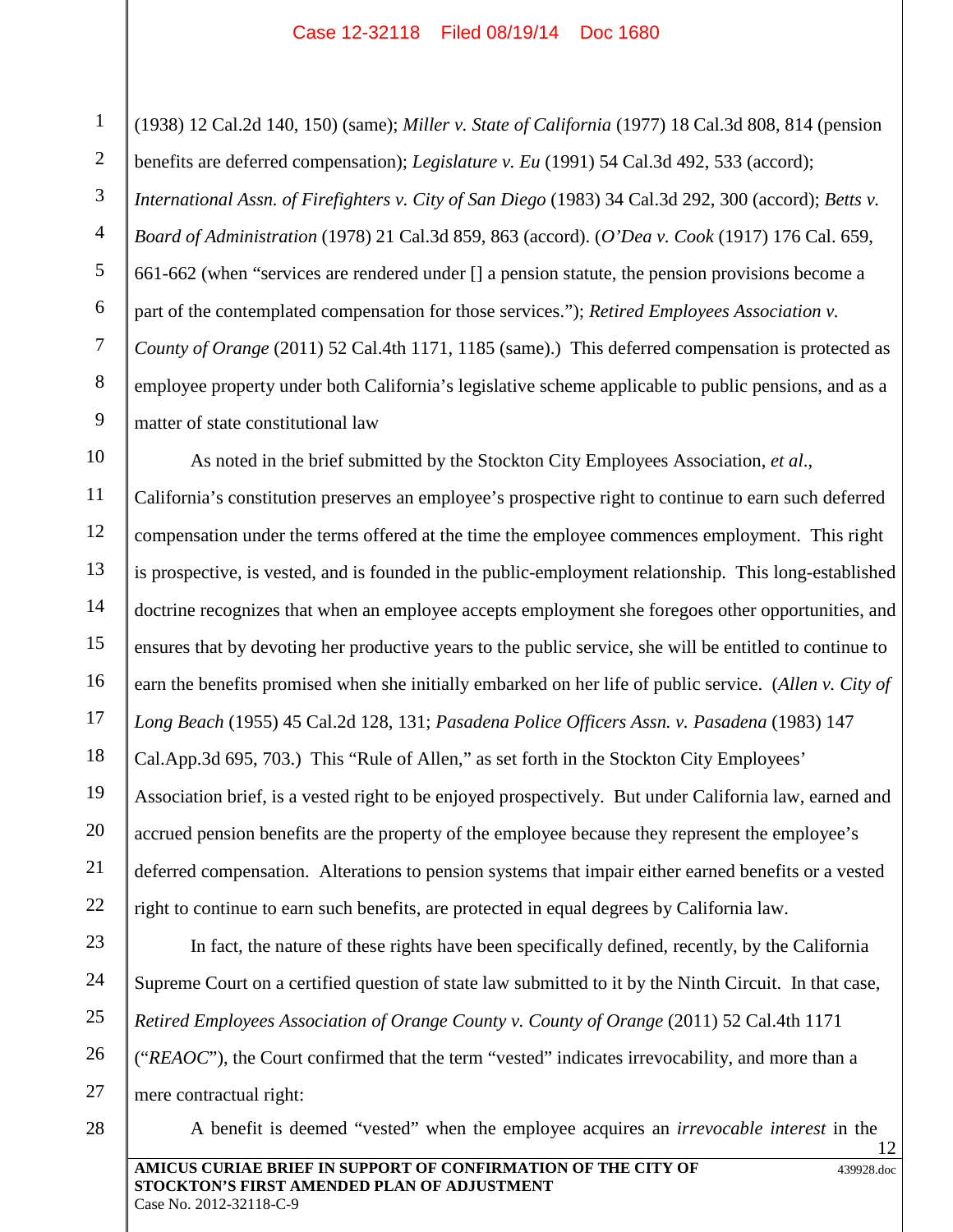benefit. The "vesting" of retirement benefits must be distinguished from the "maturing" of those benefits, which occurs after the conditions precedent to the payment of the benefits have taken place or the benefits are otherwise within the control of the employee.

(*Id.*, at 1189 n. 3 (emphasis added).) This description by California's Supreme Court cannot be understated: under state law pension benefits are compensation, and are "*irrevocable.*" Necessarily, such an irrevocable interest in one's compensation sounds in property, not contract. This is especially the case where an employee contributes towards a pension plan either directly via payroll deductions, or as a result of the negotiated package of compensation.

California's statutory scheme regarding public pensions removes both categories from this proceeding. State statutory law, including Government Code section 20487 as described in CalPERS' submissions, underscores this conclusion. While section 20487 specifically prohibits adjustments in Chapter 9 that are contrary to the PERL, a separate provision of the PERL also provides that the pension rights arising from the PERL are not subject to execution or "*any process whatsoever.*" Section 21255 of the PERL provides:

Exemption from Process; unassignability: The right of a person to *any benefit or other right under this part* and the money in the retirement fund are not subject to execution or any process whatsoever except to the extent permitted by Section 704.110 of the Code of Civil Procedure, and are unassignable, except as specifically provided in this part. $18$ 

(emphasis added). The reference to "this part" refers to the entire PERL and, by its terms, covers

"any right" conferred by the PERL.<sup>19</sup> As stated in section 20004(a) of the PERL, the Legislature's

intent in enacting the PERL was "to ensure that [CalPERS] members are provided with the retirement

and related benefits to which they are entitled pursuant to law." California's statutory scheme is

more protective still. California Code of Civil Procedure section 704.110(b), related to exemptions

from money judgment attachments, prohibits attachment of "All amounts held, controlled, or in

process of distribution by a public entity derived from contributions by the public entity or by an

439928.doc

1

2

<sup>&</sup>lt;sup>18</sup> The CERL contains a similar provision, at Government Code § 31452 ("Retirement allowances exempt from taxation and other process: The right of a person to a pension, annuity, retirement allowance, return of contributions, the pension, annuity, or retirement allowance, any optional benefit, *any other right accrued or accruing to any person under this*

<sup>27</sup> *chapter*… *are not subject to execution or any other process of court whatsoever* except to the extent permitted by Section 31603 ofthis code and Section 704.110 of the Code of Civil Procedure…" (emphasis added).

<sup>13</sup> 28 <sup>19</sup> Clearly, under *Patterson v. Shumate* (1992) 504 U.S. 753, CalPERS pensions are not be part of a bankruptcy estate as a result of "applicable non-bankruptcy law." 11 U.S.C. § 541(c)(2). Although section 541 is not incorporated into Chapter 9, this is pertinent when considering the nature of public pension rights.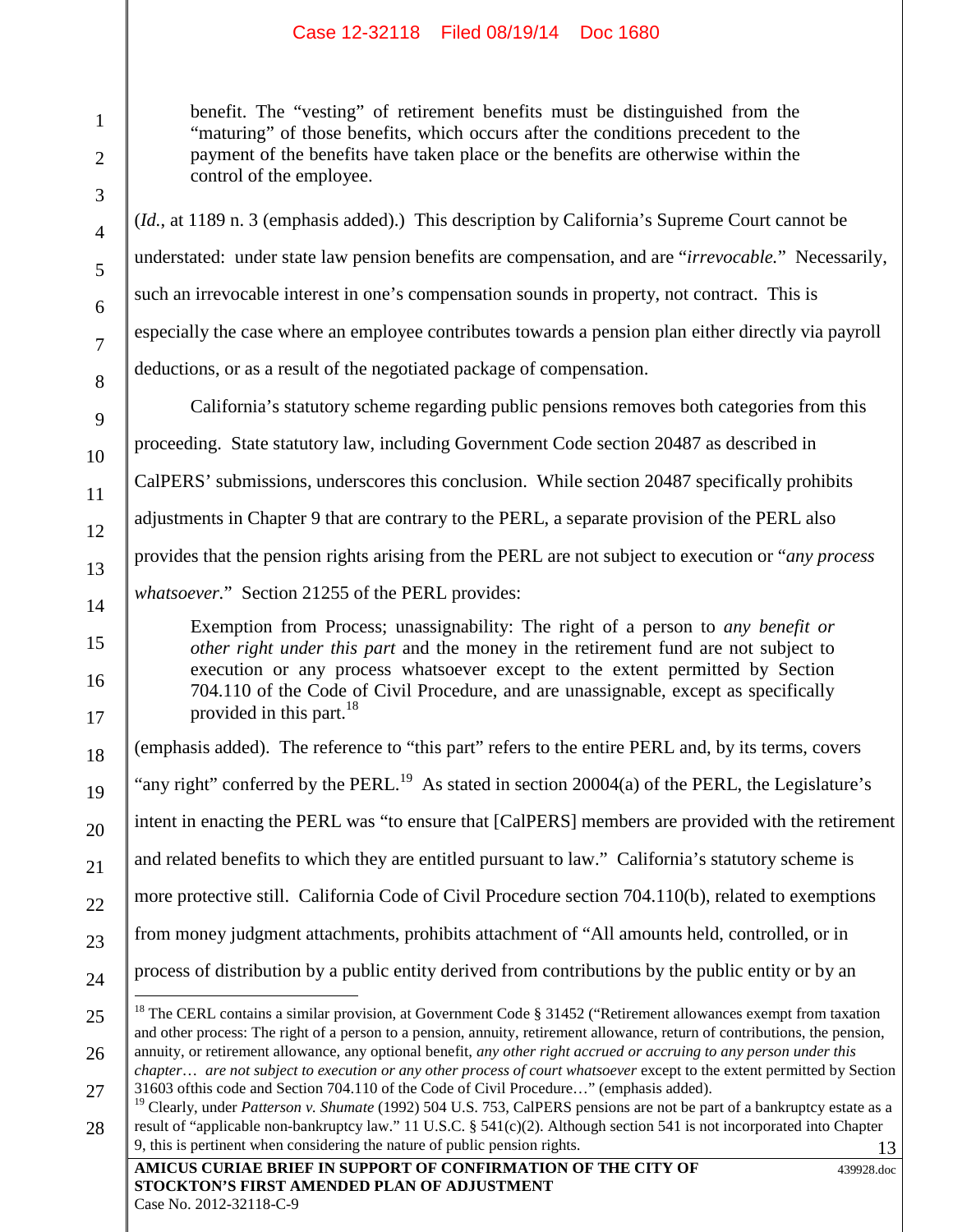1

2

3

4

5

6

7

8

9

10

11

12

13

14

officer or employee of the public entity for public retirement benefit purposes, *and all rights and benefits accrued or accruing to any person under a public retirement system*, are exempt without making a claim." (emphasis added).

The enactments reviewed above, of which section 20487 is only one example, indicate that California unambiguously views public pension rights as irrevocable and unreachable by any process not specifically enumerated. Because such pensions comprise an essential governmental function<sup>20</sup> as described in CalPERS' submission, they are beyond the discretion or authority of the Court, and sound in state statutory law. Here the State has made a political decision to protect pension rights to a degree that, under state law, they are rendered a property right of the employee.

The Court may not condone the fact that California has enacted an impenetrable wall around CalPERS-administered pensions, protecting them from execution or impairment in all contexts. But Section 903 and the Tenth Amendment places that question well beyond the authority of the Court, the People's decision in this regard presents a non-justiciable political question best avoided in these proceedings.

15 16 17 18 19 20 21 22 23 Because California law establishes a property right in public pensions as a form of deferred compensation, protected from attachment, execution, or "*any process whatsoever*" not specifically enumerated, they fall outside of a Chapter 9 proceeding and are protected under the Fifth and Fourteenth amendments of the federal constitution. The legislative history of the Bankruptcy Code indicates that its drafters considered the Fifth Amendment to be a limitation upon the taking of property rights in bankruptcy, and current bankruptcy law gives great deference to property rights. (*U.S. v. Security Indus. Bank* (1982) 459 U.S. 70, 75 ("The bankruptcy power is subject to the Fifth Amendment's prohibition against taking private property without compensation."; citing *Louisville Joint Stock Land Bank v. Radford* (1935) 295 U.S. 555.)

<sup>14</sup> 24 25 26 27 28  $^{20}$  In addition to authorities cited by CalPERS in Note 15 of its "Constitutional" supplemental brief, the Internal Revenue Service, construing section 115 of the Internal Revenue Code, 26 U.S.C. section 115, which excepts "income derived from [] the exercise of any essential governmental function," includes the funding of post employment benefits is an "essential government function." I.R.S. P.L.R. 201219012 (May 11, 2012) ("Providing such benefits to former public employees constitutes the performance of an essential government function. Based upon Rev. Rul. 90-74 and Rev. Rul. 77-261, the Trust performs an essential governmental function within the meaning of § 115(1)."; I.R.S. P.L.R. 200727002 (July 6, 2007) ("Providing health benefits to current and former employees constitutes the performance of an essential government function.") Moreover, because CalPERS functions as an alternative to Social Security for Stockton police officers, its purpose is certainly a core and essential public function.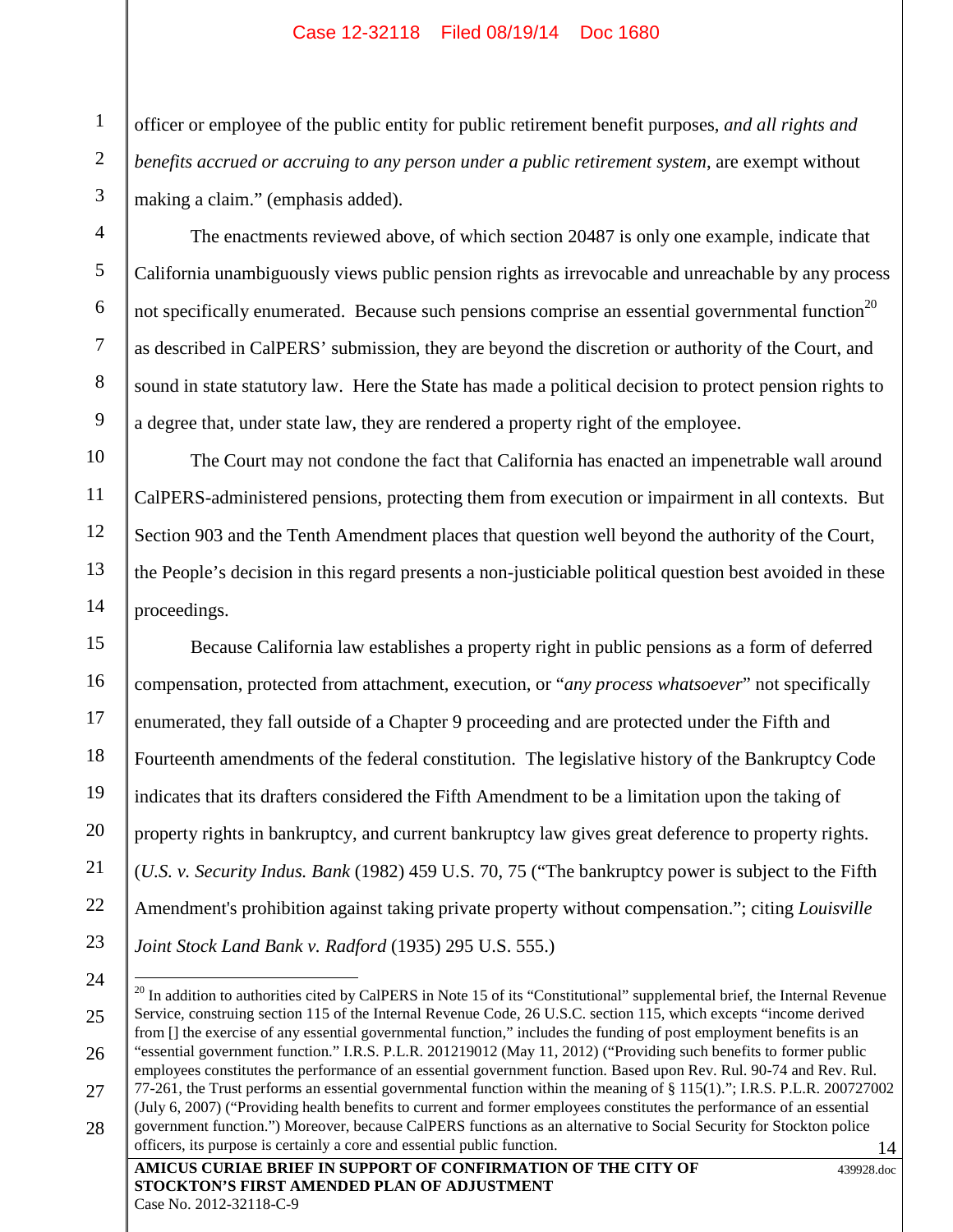# **D. The Futility of Considering Alternative Pension Providers**

There are no viable alternatives to participation in CalPERS. None of the potential alternatives, including a county plan, a City-administered pension plan, or social security enrollment, will enable police retention and recruitment, or save the taxpayers any money.

*1. SJCERA*

As a technical matter, the City could move to the CERL-covered county plan in which the City is geographically situated, if it reached agreement with the San Joaquin County Employees Retirement Association ("SJCERA"). The funded ratio of SJCERA for 2013 was 63.4%, as compared with CalPERS' public agency funded ratio of  $68.9\%$ <sup>21</sup>. It does not appear SJCERA presents any less risk to the City taxpayers.

11 12 13 14 15 16 17 18 19 20 21 Further, participating in SJCERA would not alleviate the City's pension obligations in any meaningful manner. The only method for enrolling legacy employees in SJCERA would be to purchase service credit, which is an expensive, up-front proposition. Moreover, because PEPRA now mandates certain benefits for all new hires regardless of the particular retirement system, a transfer to SJCERA would not provide more flexibility with respect to pension benefits. In addition, the City's ability to leave SJCERA once enrolled, is significantly curtailed. Under the CERL, a city -- which is encompassed within the definition of "District" per Government Code section 31468(e) -- may only exit a CERL-governed system if the City Council is presented with a petition signed by more than fifty percent of its employees and officers participating in the system. (Government Code sections 31564 and 31564.2). Thus, entering SJCERA presents a highly speculative option that, once invoked, becomes burdensome to undo.

# 22

23

24

1

2

3

4

5

6

7

8

9

10

*2. City-Administered Pension Plan*

Although the City *could* adopt its own pension system - a significant undertaking in its own right -- the decision to do so does not necessarily rest with the City. Under California's City Retirement Law, a City may establish a pension system by ordinance, but only after the employees

26

<sup>15</sup> 27 28 <sup>21</sup> Compare SJCERA 2013 CAFR (available at: http://www.sjcera.org/Pages/content/financial/SJCERA\_2013\_CAFR-Financial.pdf (last visited on August 17, 2014); with http://www.calpers.ca.gov/eip-docs/about/facts/facts-at-a-glance.pdf (last visited on August 17, 2014).) PORAC notes these funded ratios are not necessarily comparable, based on differing actuarial assumptions each plan may adopt.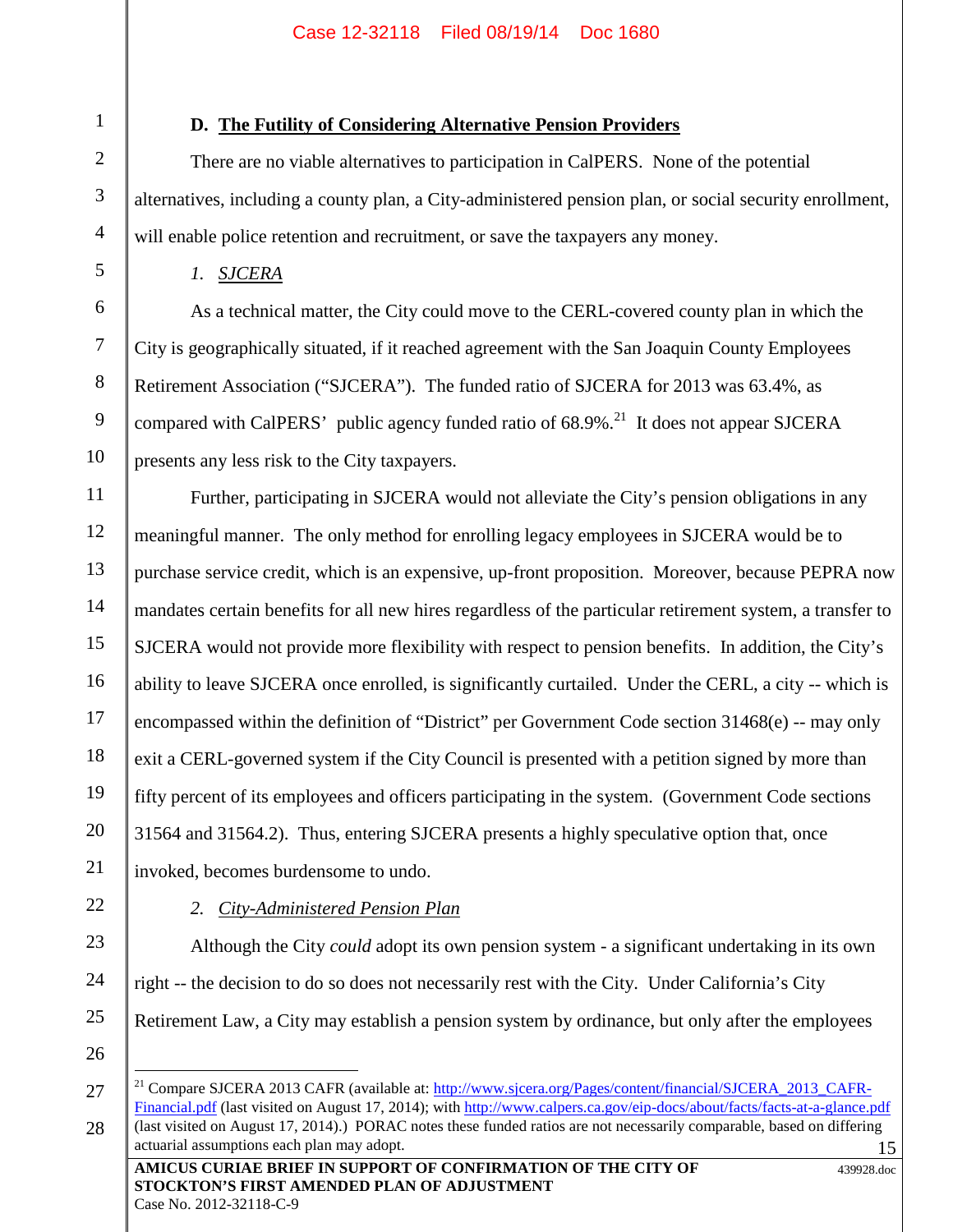vote by secret ballot to adopt it. (Gov. Code section 45303 ("The ordinance shall not be adopted unless an election is first held to permit the employees proposed to be included in the system to express by secret ballot their approval or disapproval of the retirement proposal").) Thus, the adoption of a City-governed pension system is beyond the political control of the City Council and rests with the employees themselves, making any such option highly speculative.

In addition, although Ms. Nicoll gave able testimony regarding the lack of any California cities that contract with private firms to provide pension benefits, there is a good reason no such private entities exist: it is prohibited by law. The City Retirement Law states, at government Code § 45308, that "The legislative body may maintain its own pension and retirement fund or may contract with the legislative body of any city or county in the State, or any state department, for: (a) The performance of any service in connection with the establishment or administration of the retirement system. (b) The investment, care, or administration of retirement funds. (c) Any other service relating to the system or its funds." Notably absent from this menu of options is the contracting with private entities to oversee or provide pension benefits.

15 16 17 18 19 20 Moreover, Article 16, Section 17 of the California Constitution requires a public governing board to administer public pension systems, and provides that such governing boards have "sole and exclusive responsibility to administer the system in a manner that will assure prompt delivery of benefits and related services to the participants and their beneficiaries." (Cal. Const., Art. 16, section 17). As a matter of California constitutional law, the City cannot "outsource" its pension administration to a private entity, rather a public governing board has the "sole and exclusive" duty to administer a public pension system.

# 21 22

1

2

3

4

5

6

7

8

9

10

11

12

13

14

# *3. Social Security Coverage*

23 24 25 26 27 28 Lastly, incorporating social security into a retirement benefit scheme is neither viable nor practicable, for two reasons. Social security eligibility accrues only after forty quarters, or ten years, of social security covered employment. (See 42 U.S.C. § 414(a).) Because many California local agencies, including Stockton, are not covered by social security, few Stockton police officers will have any covered earnings, and so they will be required to work for an additional ten years before becoming entitled to any social security benefits.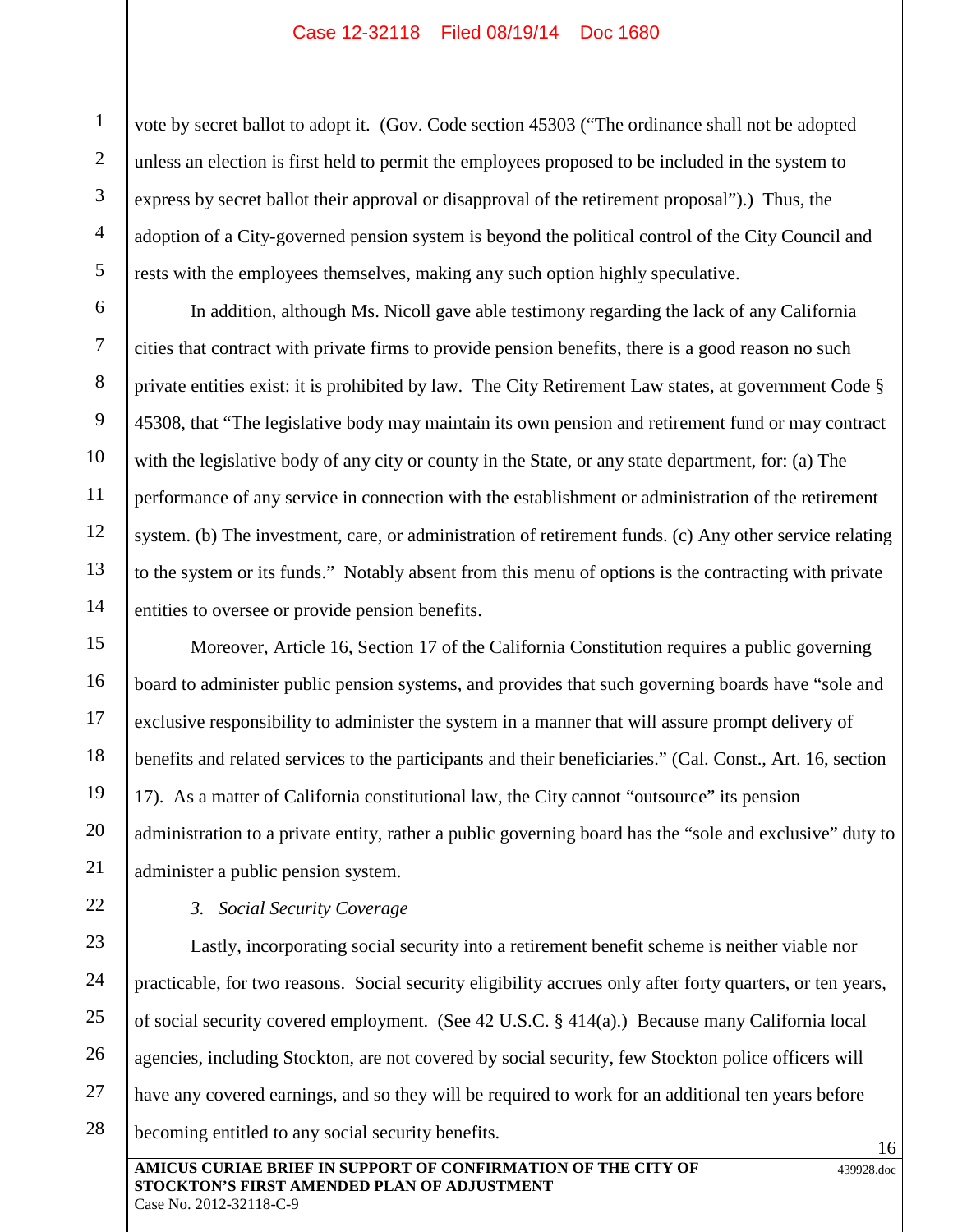1

In addition, Stockton police officers' eventual social security benefits will be subject to reduction under the Social Security Act's windfall elimination provision ("WEP"), which makes the social security system less than ideal. The WEP provision reduces social security benefits when an employee is entitled to a public pension associated with service not covered by social security, as is the case for Stockton's police. (See 42 U.S.C. section 415). The WEP would eliminate a significant portion of the earnable social security benefits. (*Id*. (social security benefits are generally determined by taking 90% of an enrollee's first \$816 in average monthly earnings, 32% of the next \$4,101, and 15% of any further monthly salary; for public employees subject to the WEP, employees receive only 40% of their first \$816 dollars in average monthly salary is credited; see also Social Security Administration Program Operations Manual System, RS-00605.362).)

Finally, it is not within the Court's or the City's authority to enroll Stockton police in social security. Under section 218 of the Social Security Act, 42 U.S.C. section 418, the method of enrolling state and local public employees is by executing an agreement between the State and the Social Security Commissioners. With respect to police and fire personnel, the Social Security Act permits their inclusion only if the affected police or fire personnel have agreed by majority vote in a secret ballot election. (See 42 U.S.C. section 418(1) ("Any agreement with a State entered into pursuant to this section may, notwithstanding the provisions of subsection  $(d)(5)(A)$ … be modified pursuant to subsection (c)(4) of this section to apply to service performed by employees of such State or any political subdivision thereof in any policeman's or fireman's position covered by a retirement system in effect on or after August 1, 1956, but only upon compliance with the requirements of subsection (d)(3) of this section."; Section 418(d)(3) permits inclusion in social security only when referendum is held among the employees and a majority vote for inclusion (although section 218 initially excluded police and fire personnel from coverage completely, 42 U.S.C. section 418(d)(5)(A), these amendments permit inclusion only upon approval by secret ballot among the safety employees).)



Case No. 2012-32118-C-9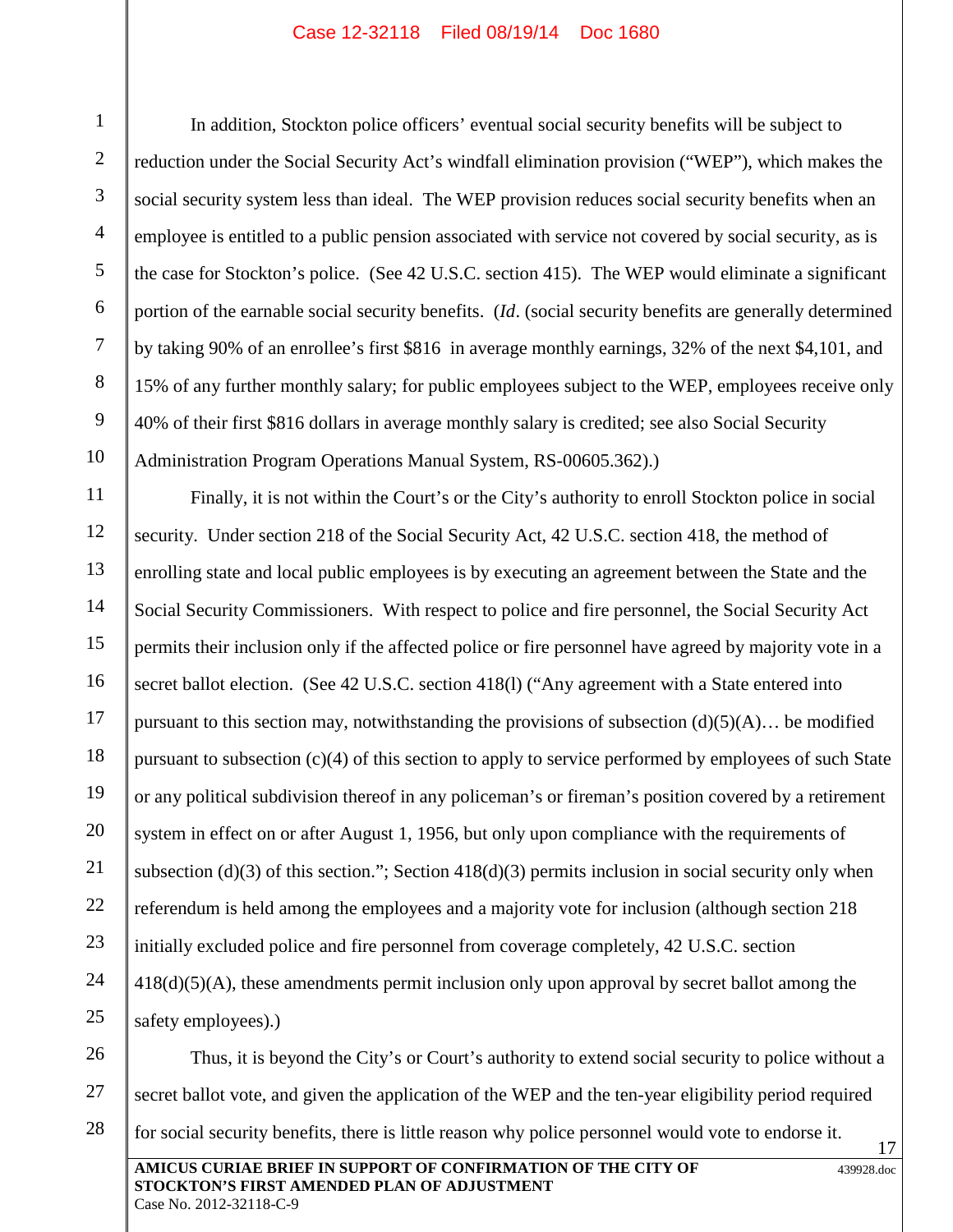Lastly, social security can not be used as an interim measure, once arrangements are made to provide social security coverage, the employees can not be removed or disenrolled. (See 42 U.S.C. section 418(f).)

Ensuring continued CalPERS participation for Stockton police is not only practically advisable, there are no better authorized alternatives.

1

2

3

4

5

6

7

8

9

10

11

12

13

14

# **E. Inviting an Assessment of Termination Liability Would Be Imprudent**

If the plan were rejected, and replaced with a plan that entailed an assessment by CalPERS of termination liability, it would result in greater financial misery for Stockton's taxpayers. Under the PERL, and CalPERS protocol, a reduced discount rate is applied to pension obligations associated with terminated agencies. In other words, the taxpayers will pay more to extract the City from CalPERS, not less. The discount rate, which represents the anticipated return on investment on contributions for the purposes of funding future benefits, when reduced results in a dramatically increased contribution obligation on the part of the City as compared to its obligations while actively participating under the higher discount rate .

15 16 17 18 19 20 21 22 23 24 25 In August 2011, the CalPERS Retirement Board adopted a more conservative investment strategy for the assets of the terminated agency pool. As a result, the applicable discount rate for the terminated pool is now below four percent, due to an investment strategy that is shorter term, more conservative, and designed to protect the principal by investing the majority of pooled assets in U.S. Treasury based securities. The U.S Treasury market is now yielding below 4 percent long-term, and near zero percent for short-term. In contrast, the discount rate applied to the active pool is 7.5 percent (because the active fund has a source of income beyond interest, and is invested for the longer term in a more aggressive and diversified portfolio, with a longer investment horizon). An employer that terminates its plan but continues with CalPERS as the plan administrator is required to deposit more assets into the pool to fund the terminated liabilities, which will fluctuate with interest rates. Interest rates in the US are currently at an all-time low.

**AMICUS CURIAE BRIEF IN SUPPORT OF CONFIRMATION OF THE CITY OF STOCKTON'S FIRST AMENDED PLAN OF ADJUSTMENT** 439928.doc 18 26 27 28 In addition to paying more, should the Court require a plan of adjustment that involves triggering a termination liability assessment, the Court will essentially be making a bet that interest rates will remain stable or decrease, and Stockton will be required to pay the assessment against

Case No. 2012-32118-C-9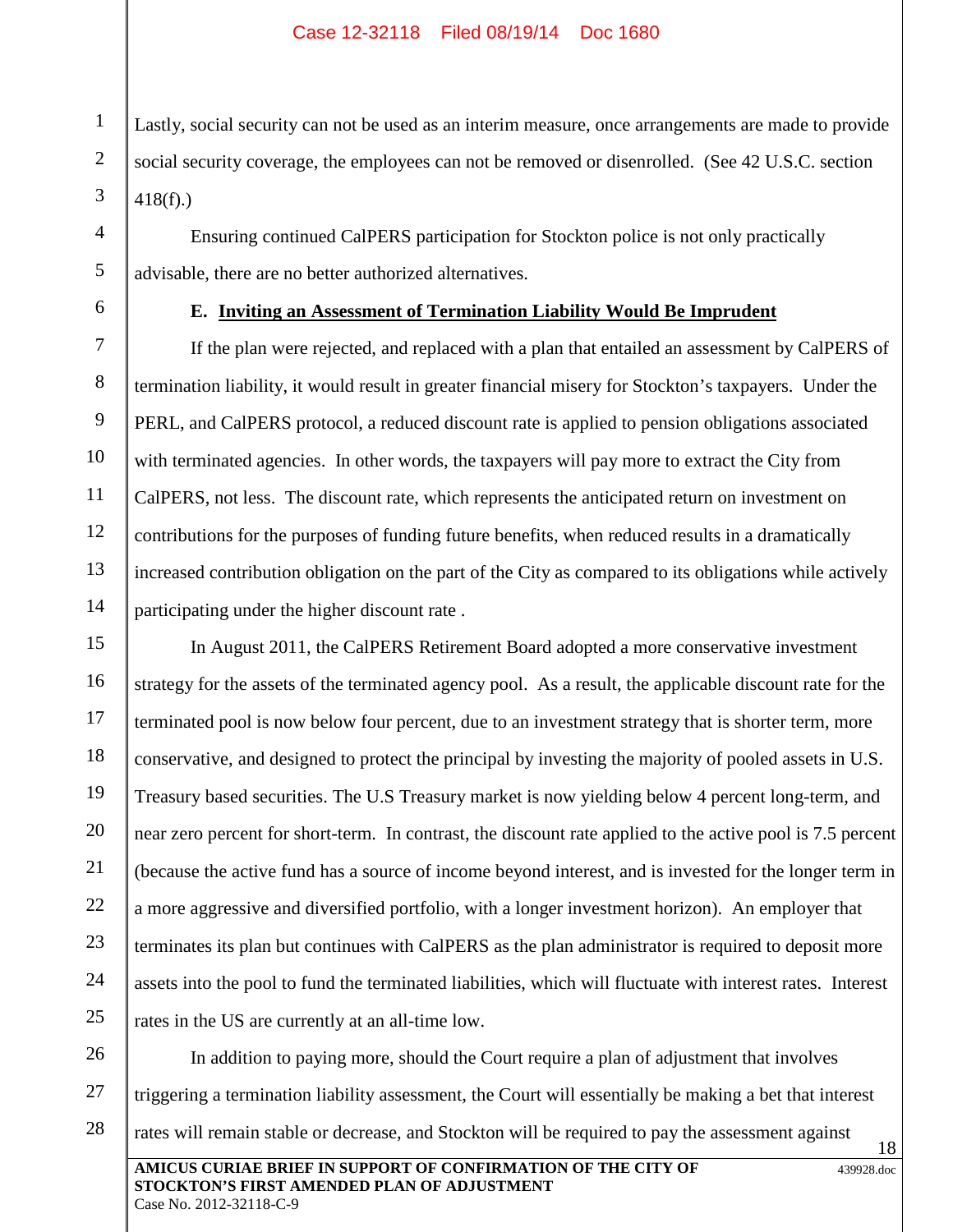this bet. In the current environment, were the Federal Reserve is considering normalizing monetary policy, $^{22}$  this is not a wise bet. Whether termination liability can be discharged or avoided as a result of the Chapter 9 proceeding is doubtful, as CalPERS' notes in its "PERL" brief, at pages 25-29, it can be said with certainty that there are no reasons to commend inviting an assessment of termination liability.

1

2

3

4

5

6

7

8

9

10

11

12

13

14

15

21

22

23

25

# **F. Federal Abstention Principles Require Declining to Determine Unresolved Issues of State Law**

As noted by the submissions of the interested parties supporting the plan, the issues surrounding a CalPERS termination liability lien, or permissible benefit reduction, are not properly before the Court. If they were, principles of federal abstention would require this Court to decline to consider it. CalPERS' assertion of a lien would be triggered only if an alternative, hypothetical plan were adopted that provided for avoiding obligations to CalPERS (and the employees' and retirees' interests that CalPERS has a constitutionally-prescribed fiduciary duty to represent). That is a matter of state law.

16 17 18 19 20 24 26 As summarized in *In re City of Central Falls*, 468 B.R. 36, 53 (D. R.I. 2012), the federal mandatory abstention statute, 28 U.S.C. § 1334(c)(2), applies in Chapter 9 proceedings. (*Id*.) Abstention is mandated when (1) the proceeding is based on a state law claim or cause of action; (2) the claim or cause of action is related to a case under title 11 but does not arise under title 11; (3) federal courts would not have jurisdiction over the claim but for its relation to a bankruptcy case; (4) an action "is commenced" in a state forum of appropriate jurisdiction; and (5) the action can be timely adjudicated in that state forum. (*Id*., at 53) Here, because the claim is not ripe, there is no pending claim. If the claim were ripe, the court would be obligated to abstain. *Ipso facto*, the Court should not issue an advisory opinion over a matter that, if it were ripe, would require the court to abstain. Further, "the seminal case which addressed abstention within the context of a bankruptcy case held abstention appropriate solely on the basis that the case presented difficult questions of state law. *Thompson v. Magnolia Petroleum Co*., 309 U.S. 478 (1940)." *In re Republic Reader's Service,*

27 28

Case No. 2012-32118-C-9

439928.doc

**AMICUS CURIAE BRIEF IN SUPPORT OF CONFIRMATION OF THE CITY OF STOCKTON'S FIRST AMENDED PLAN OF ADJUSTMENT**  $22$  See Minutes of the Federal reserve Board, June 17-18 2014 (available at: http://www.federalreserve.gov/monetarypolicy/fomcminutes20140618.htm (last visited on August 17, 214.))